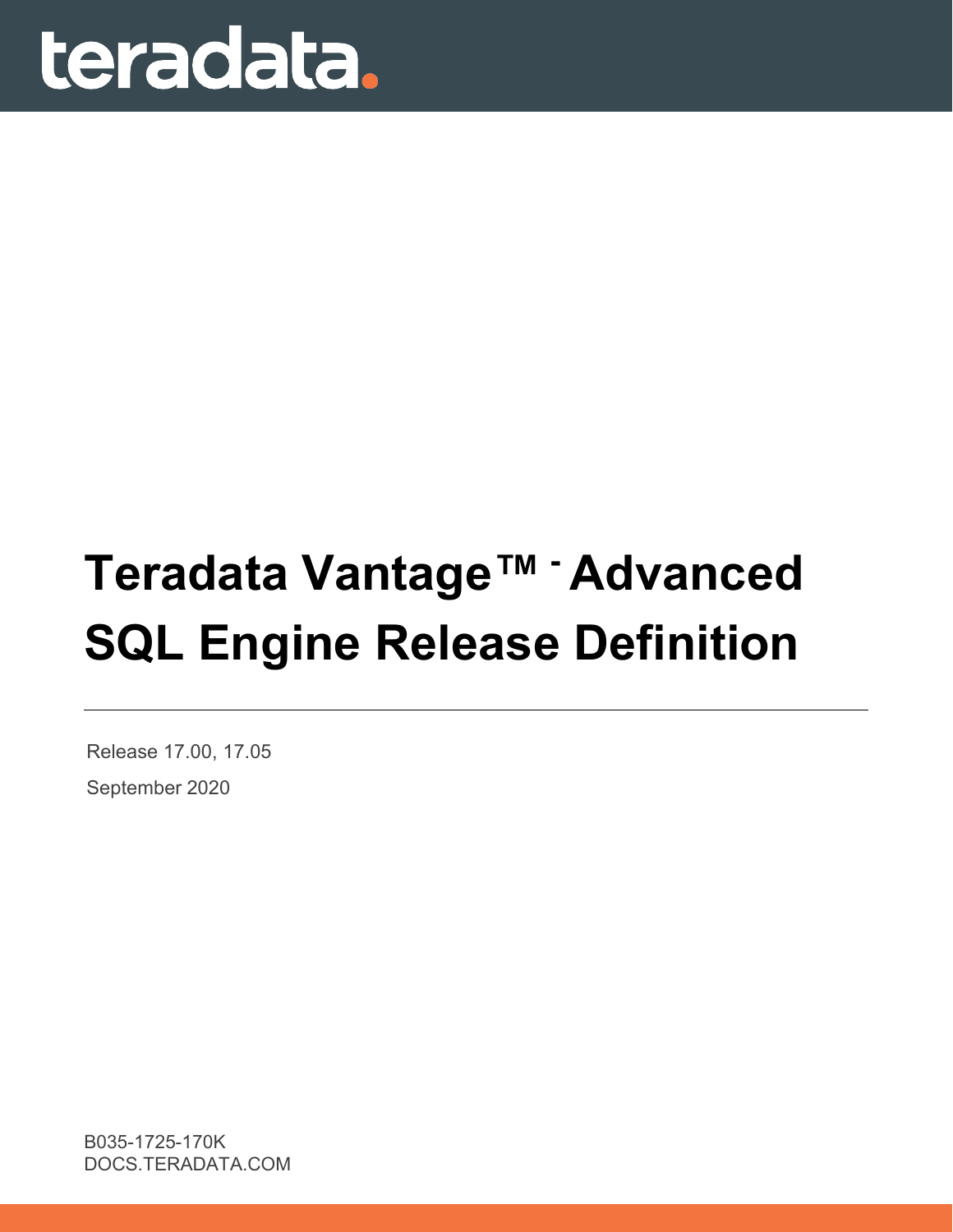#### **Copyright and Trademarks**

Copyright © 2000 – 2021 by Teradata. All Rights Reserved.

All copyrights and trademarks used in Teradata documentation are the property of their respective owners. For more information, see [Trademark Information.](https://sso.teradata.com/oam/?goto=https%3A%2F%2Finfo.teradata.com%2Fdownload.cfm%3FItemID%3D1016375)

#### **Product Safety**

| Safety type    | <b>Description</b>                                                           |  |
|----------------|------------------------------------------------------------------------------|--|
| <b>NOTICE</b>  | Indicates a situation which, if not avoided, could result in damage to       |  |
|                | property, such as to equipment or data, but not related to personal injury.  |  |
| CAUTION        | Indicates a hazardous situation which, if not avoided, could result in minor |  |
|                | or moderate personal injury.                                                 |  |
| <b>WARNING</b> | Indicates a hazardous situation which, if not avoided, could result in death |  |
|                | or serious personal injury.                                                  |  |

#### **Warranty Disclaimer**

**Except as may be provided in a separate written agreement with Teradata or required by applicable law, the information contained in this document is provided on an "as-is" basis, without warranty of any kind, either express or implied, including the implied warranties of merchantability, fitness for a particular purpose, or noninfringement.**

The information contained in this document may contain references or cross-references to features, functions, products, or services that are not announced or available in your country. Such references do not imply that Teradata Corporation intends to announce such features, functions, products, or services in your country. Please consult your local Teradata Corporation representative for those features, functions, products, or services available in your country.

The information contained in this document may be changed or updated by Teradata at any time without notice. Teradata may also make changes in the products or services described in this information at any time without notice.

#### **Feedback**

To maintain the quality of our products and services, email your comments on the accuracy, clarity, organization, and value of this document to: [teradata-books@lists.teradata.com.](mailto:teradata-books@lists.teradata.com)

Any comments or materials (collectively referred to as "Feedback") sent to Teradata Corporation will be deemed nonconfidential. Without any payment or other obligation of any kind and without any restriction of any kind, Teradata and its affiliates are hereby free to (1) reproduce, distribute, provide access to, publish, transmit, publicly display, publicly perform, and create derivative works of, the Feedback, (2) use any ideas, concepts, know-how, and techniques contained in such Feedback for any purpose whatsoever, including developing, manufacturing, and marketing products and services incorporating the Feedback, and (3) authorize others to do any or all of the above.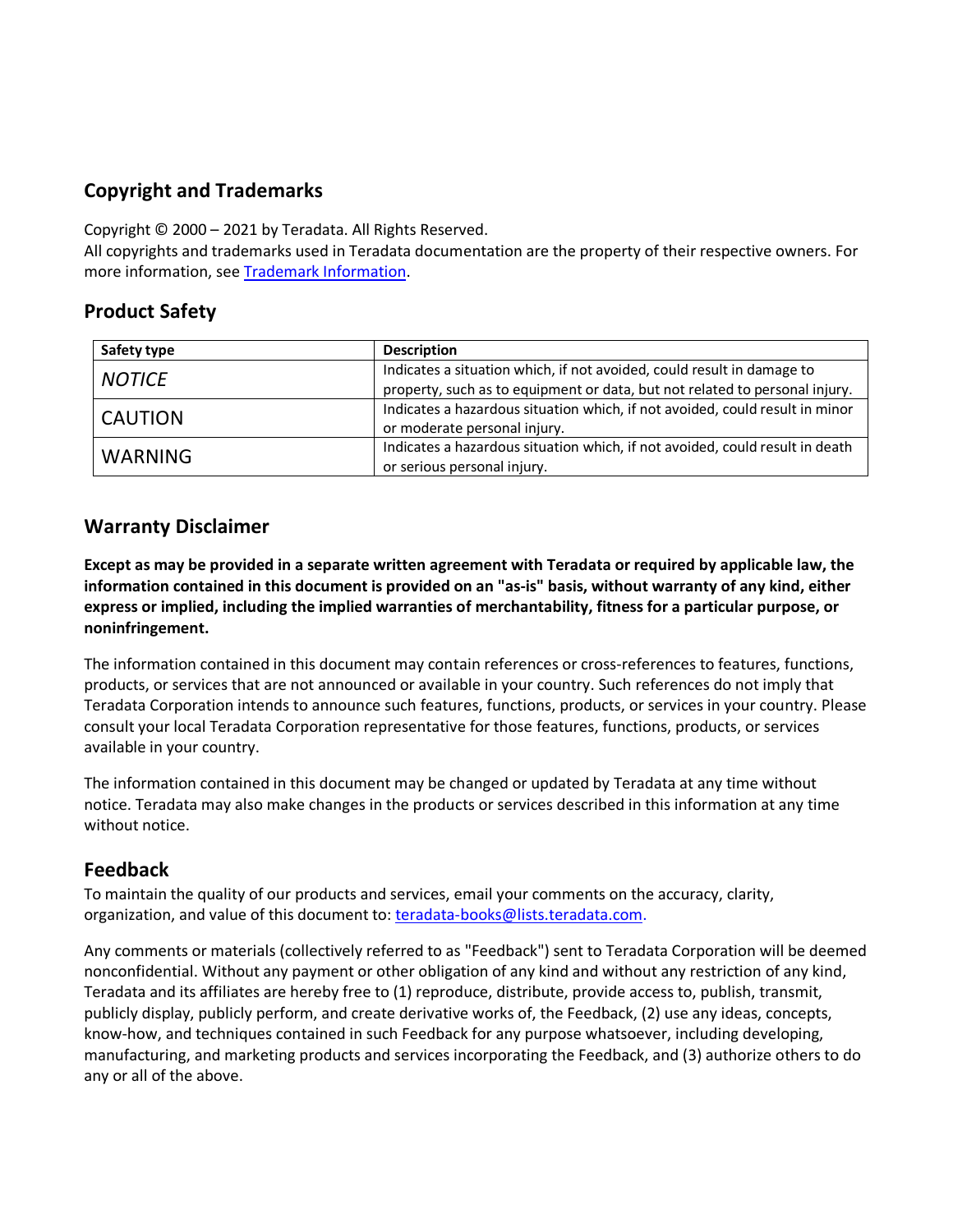#### **Table of Contents**

| Obsolete, Deprecated, and Unsupported Tools, Utilities, Options, Record Types, and Other Software 9 |           |
|-----------------------------------------------------------------------------------------------------|-----------|
|                                                                                                     |           |
|                                                                                                     |           |
|                                                                                                     |           |
|                                                                                                     |           |
|                                                                                                     |           |
|                                                                                                     |           |
|                                                                                                     |           |
|                                                                                                     |           |
|                                                                                                     |           |
|                                                                                                     |           |
|                                                                                                     |           |
|                                                                                                     |           |
|                                                                                                     |           |
| DBQL AWTDPS CacheMaximum Field Moved to Performance Section of DBS Control 17                       |           |
|                                                                                                     |           |
|                                                                                                     |           |
|                                                                                                     |           |
|                                                                                                     |           |
| Installation, Upgrade, Migration, and Backdown (IUMB)  18                                           |           |
|                                                                                                     |           |
|                                                                                                     |           |
|                                                                                                     |           |
|                                                                                                     |           |
|                                                                                                     |           |
|                                                                                                     |           |
|                                                                                                     | <b>20</b> |
|                                                                                                     |           |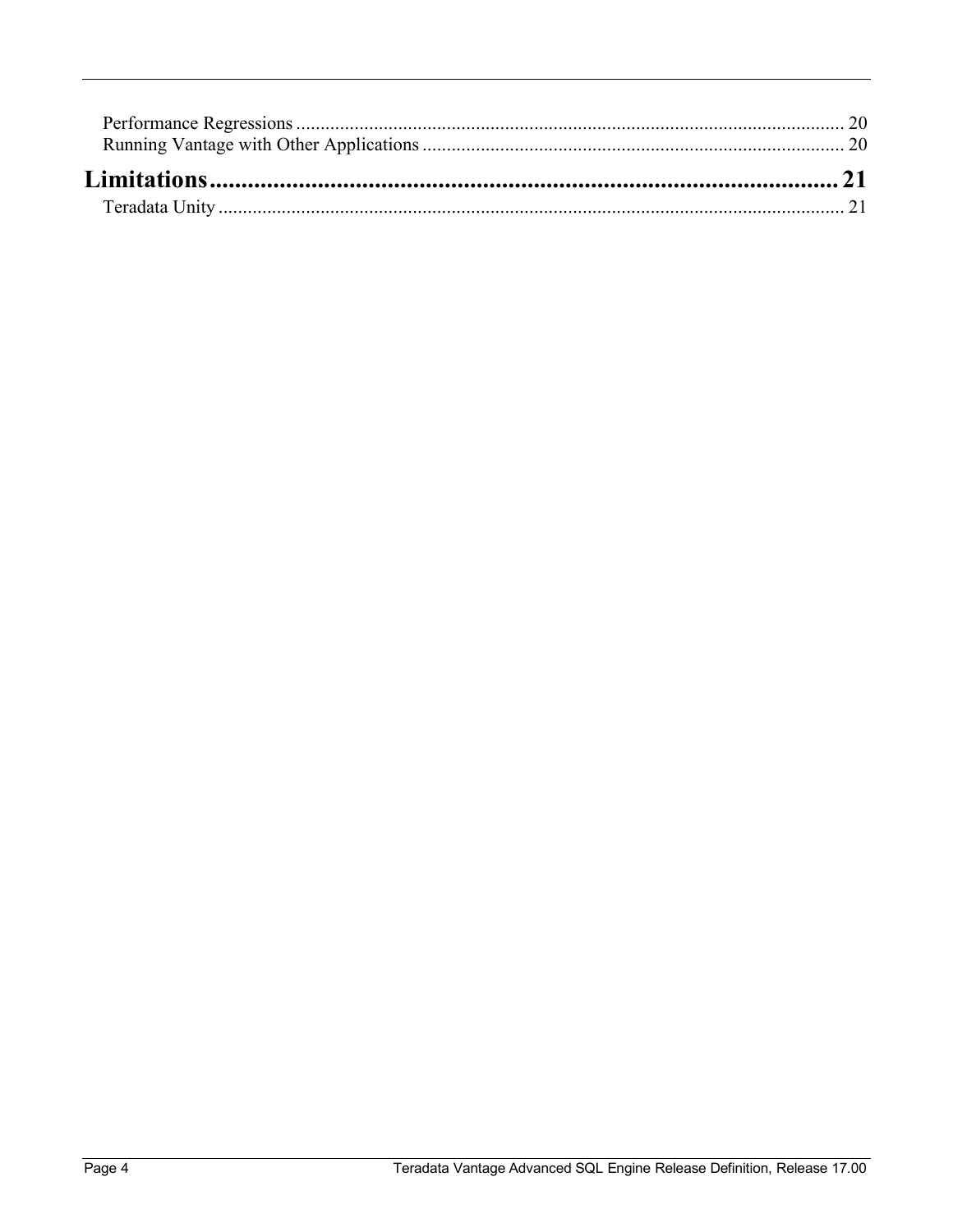## **Introduction**

<span id="page-4-0"></span>Teradata Vantage™ is our flagship analytic platform offering, which evolved from our industry-leading Teradata® Database. Until references in content are updated to reflect this change, the term Teradata Database is synonymous with Teradata Vantage.

Teradata Advanced SQL Engine (SQL Engine) is the core of Teradata Vantage, based on our best-of-breed Teradata Database processing capability. Advanced SQL Engine refers to the ability to run advanced analytic functions beyond that of standard SQL.

### <span id="page-4-1"></span>*Understanding This Release*

This *Release Definition* applies to Advanced SQL Engine Release 17.00.

Before you install or upgrade to this release of SQL Engine, read the following publications:

- *Teradata Vantage™ - Advanced SQL Engine Release Definition*, B035-1725, which provides information about basic system requirements. If you are upgrading from an older Teradata® Database release, read the *Release Definition* for every intervening release. Prior to Vantage 1.1.1, review *Teradata Vantage™ - NewSQL Engine Release Definition, B035-1725.*
- *Teradata Vantage™ - Advanced SQL Engine Release Summary*, B035-1098, which describes the new features in a release. If you are upgrading from an older release of Teradata Database, you should also read the *Release Summary* for every intervening release to understand how the features in the latest release differ from your current version.

### <span id="page-4-2"></span>*Additional Information*

| Link                                         | <b>Description</b>                                                                                                                                                                               |  |
|----------------------------------------------|--------------------------------------------------------------------------------------------------------------------------------------------------------------------------------------------------|--|
| https://docs.teradata.com                    | Vantage documentation (HTML)                                                                                                                                                                     |  |
| https://support.teradata.com/                | One stop source for Teradata community support, software<br>downloads, and product information.<br>Log in for customer access to:<br>Community support<br>Software updates<br>Knowledge articles |  |
| https://www.teradata.com/University/Overview | Teradata University                                                                                                                                                                              |  |
| https://developer.teradata.com/              | Public downloads (also available from the customer portal)                                                                                                                                       |  |
| https://community.teradata.com/              | Link to Teradata community (also available from the<br>customer portal)                                                                                                                          |  |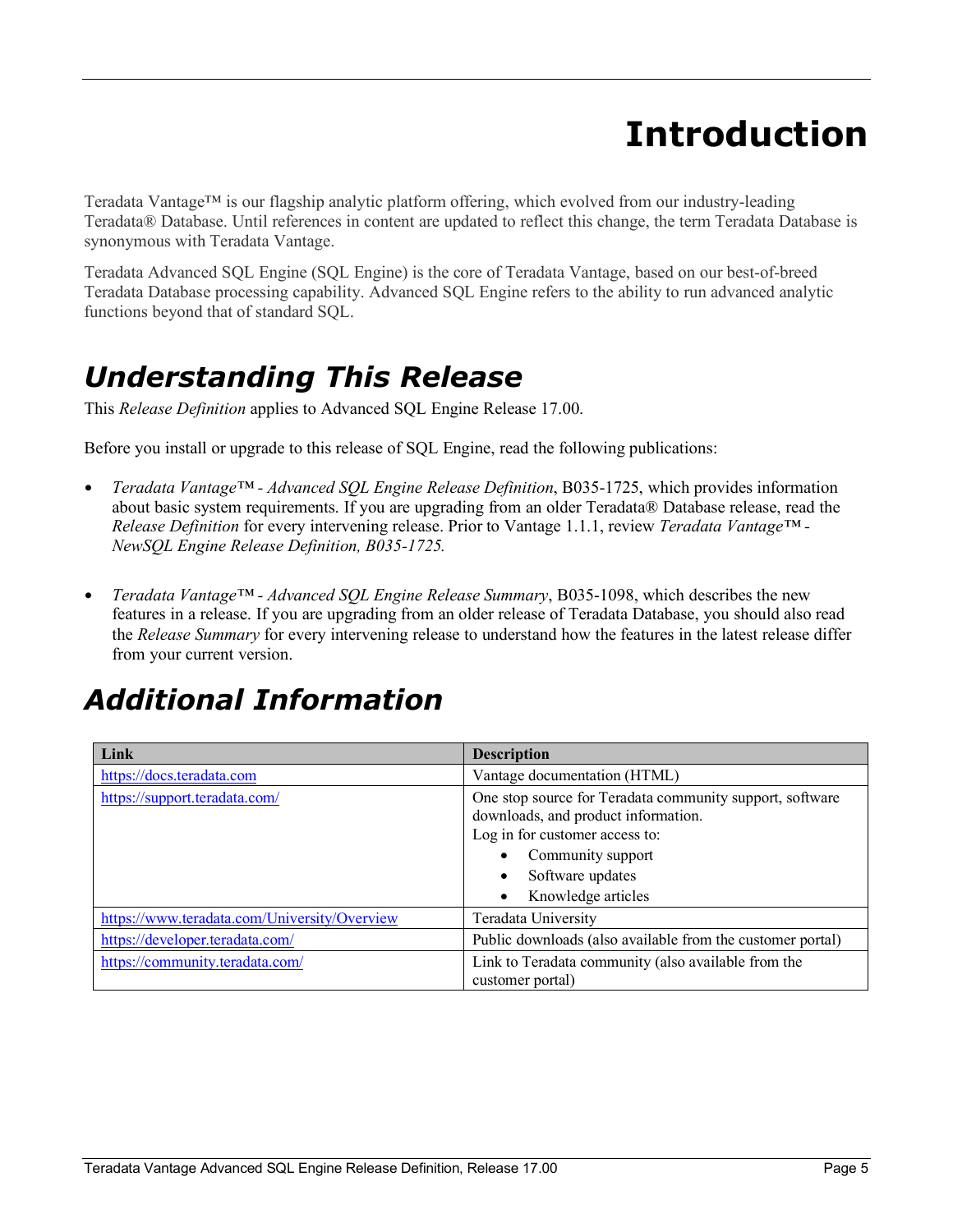## <span id="page-5-0"></span>**Software and Hardware Requirements**

### <span id="page-5-1"></span>*Supported Software and Hardware*

| <b>Supported</b>                       | <b>Description</b>                                                                                                                         |  |  |
|----------------------------------------|--------------------------------------------------------------------------------------------------------------------------------------------|--|--|
| <b>Software Compatibility</b>          | See Knowledge Article KB0033995, available at https://support.teradata.com (log in                                                         |  |  |
|                                        | before you search for it).                                                                                                                 |  |  |
| <b>Hardware Platforms</b>              | See Knowledge Article KB0027406, available at https://support.teradata.com (log in                                                         |  |  |
|                                        | before you search for it).                                                                                                                 |  |  |
| <b>Cloud Platforms</b>                 | Public Cloud: Teradata Vantage on AWS, Teradata Vantage on Azure, Teradata<br>$\bullet$                                                    |  |  |
|                                        | Vantage on Google Cloud                                                                                                                    |  |  |
|                                        | Private Cloud: Teradata Vantage on VMware<br>$\bullet$                                                                                     |  |  |
| <b>External Object Store</b>           | Amazon S3, Microsoft Azure Blob storage, Azure Data Lake Storage Gen 2,<br>$\bullet$                                                       |  |  |
|                                        | and Google Cloud Storage                                                                                                                   |  |  |
| <b>Teradata Vantage</b>                | Teradata Vantage includes analytic functions, preferred tools and languages, and                                                           |  |  |
|                                        | support for multiple data types:                                                                                                           |  |  |
|                                        | Languages include SQL, R, and Python.                                                                                                      |  |  |
|                                        | Workbenches and tools include Teradata Studio, Teradata AppCenter,                                                                         |  |  |
|                                        | Jupyter, and RStudio.                                                                                                                      |  |  |
|                                        | Data support includes relational, spatial, temporal, XML, JSON, Avro, and                                                                  |  |  |
|                                        | time-series formats.                                                                                                                       |  |  |
| <b>Compilers</b>                       | Installation of a C++ compiler is required on at least one database node configured                                                        |  |  |
|                                        | with a PE vproc. C++ compilers are included with each Vantage release as part of                                                           |  |  |
|                                        | the operating system software disks.                                                                                                       |  |  |
| <b>Additional Disk Space for Trace</b> | The Write Ahead Logging (WAL) feature requires 5 MB per AMP of disk space for                                                              |  |  |
| <b>Files</b>                           | File System trace files. For example, if there are 10 AMPs per node, then trace files                                                      |  |  |
|                                        | would require 50 MB per node of additional disk space, located in                                                                          |  |  |
|                                        | /var/opt/teradata/tdtemp.                                                                                                                  |  |  |
| <b>Backup, Archive, and Restore</b>    | <b>Supported BAR Software and Compatibility Matrix</b>                                                                                     |  |  |
| (BAR)                                  |                                                                                                                                            |  |  |
|                                        | For information on backup and restore software versions and version<br>compatibilities, see Teradata® DSA Release Definition, B035-3154 at |  |  |
|                                        | https://docs.teradata.com.                                                                                                                 |  |  |
| <b>Teradata Tools and Utilities</b>    | For detailed information on the full range of tools and utilities and the individual                                                       |  |  |
| (TTU)                                  | Teradata client product versions compatible with the current release of SQL Engine,                                                        |  |  |
|                                        | search for Teradata Tools and Utilities 17.00 Supported Platforms and Product                                                              |  |  |
|                                        | Versions, B035-3119 at https://docs.teradata.com.                                                                                          |  |  |

### <span id="page-5-2"></span>*Software Maintenance Schedule*

Purchasers of SQL Engine software are entitled to a period of continuing support after initial installation or upgrade.

#### <span id="page-5-3"></span>**SQL Engine Maintenance Roadmap**

The Maintenance Release Roadmap shows the detailed code-level remedy and support for each SQL Engine version.

• Customers with active Service Agreements can find the Maintenance Release Roadmap at [https://support.teradata.com.](https://support.teradata.com/)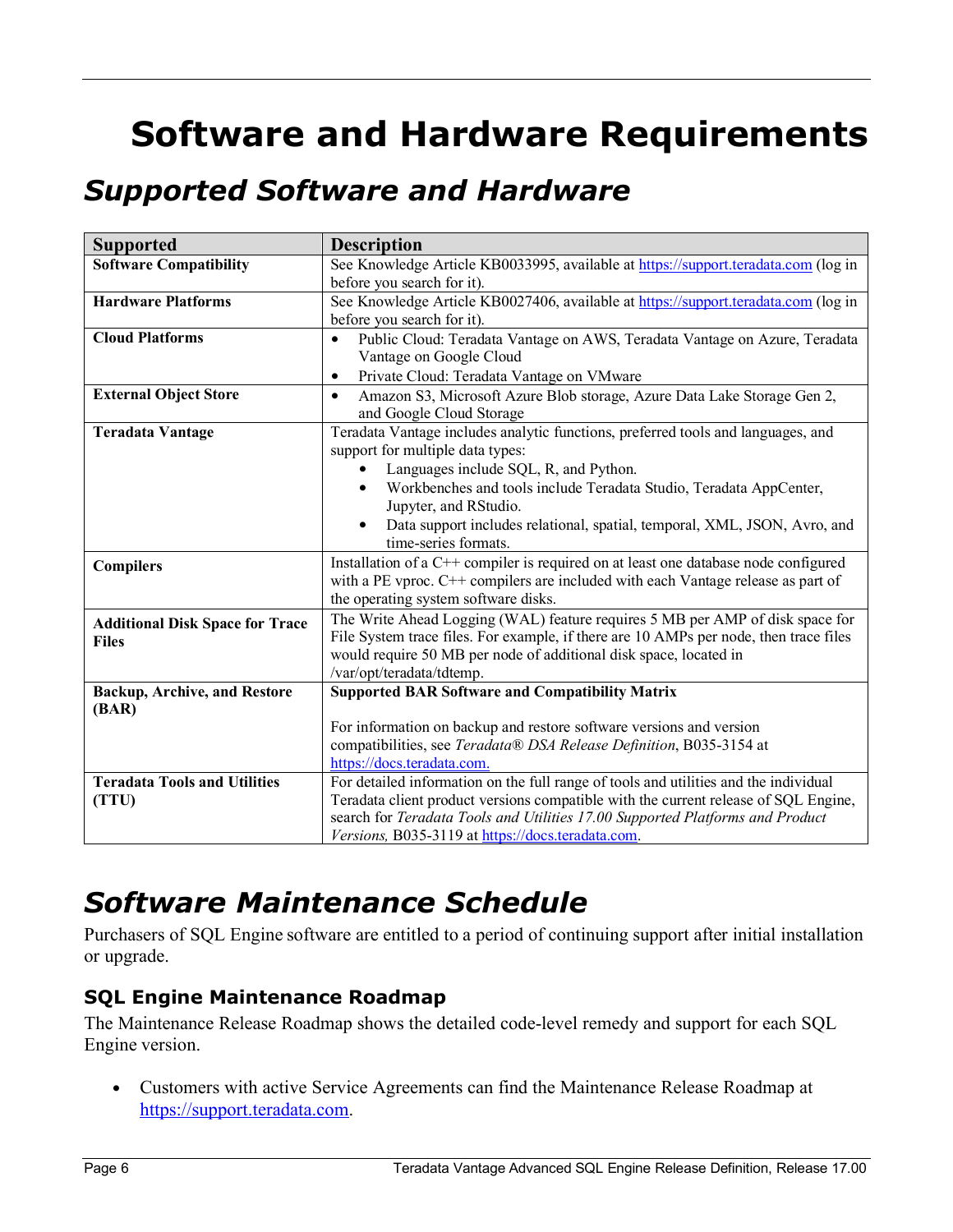• Customers without support agreements should contact their sales or support team.

### <span id="page-6-0"></span>*Node Memory Recommendations*

For best performance, Teradata recommends that each node has at least the minimum recommended RAM. See [https://support.teradata.com](https://support.teradata.com/) for node memory recommendations.

When upgrading to Release 17.00.xx, several factors can cause some systems, especially large ones, to require additional memory.

The general guidelines for memory follow; however, memory requirements are workload-dependent, so your system's actual memory requirements may differ.

#### **General Guidelines**:

- Teradata recommends a minimum of 4 GB memory per vproc to achieve the most value and performance from SQL Engine 17.00. The absolute minimum requirement is 2 GB memory per vproc (including AMP, PE, TVS, and GTW).
- Some SQL Engine features require 512 GB per node; for example, Teradata In-Memory Optimizations.
- Additional memory consumed is based on the size of system, AMPs per node, AWT, and feature use.

**Note:** The maximum amount of memory allowed per node may be increased between database releases. Always double-check what the maximum memory amount is for your platform.

This release can run on a system with the recommended minimum RAM, but performance may not be optimal, depending on the system configuration and the SQL Engine features you use. You should also factor in the following to determine the optimal memory configuration:

- Workload
- Memory-consuming features
- Performance requirements
- Cost of memory

#### <span id="page-6-1"></span>**Memory-Consuming Features**

These features may require more memory for optimum system performance:

- 1 MB Perm and Response Rows
- In-Memory Enhancements
- AVRO DATASET
- Multiple Count Distinct Performance
- Queryable Column Information on Views
- XSLT\_SHRED\_BATCH
- Partial Online Reconfiguration
- $\bullet$  SLES 11
- $\bullet$  SLES 12
- PPI and Multivalue Compression
- Join Index, Hash-Join, Stored Procedures, and 128K Data Blocks
- Cylinder Read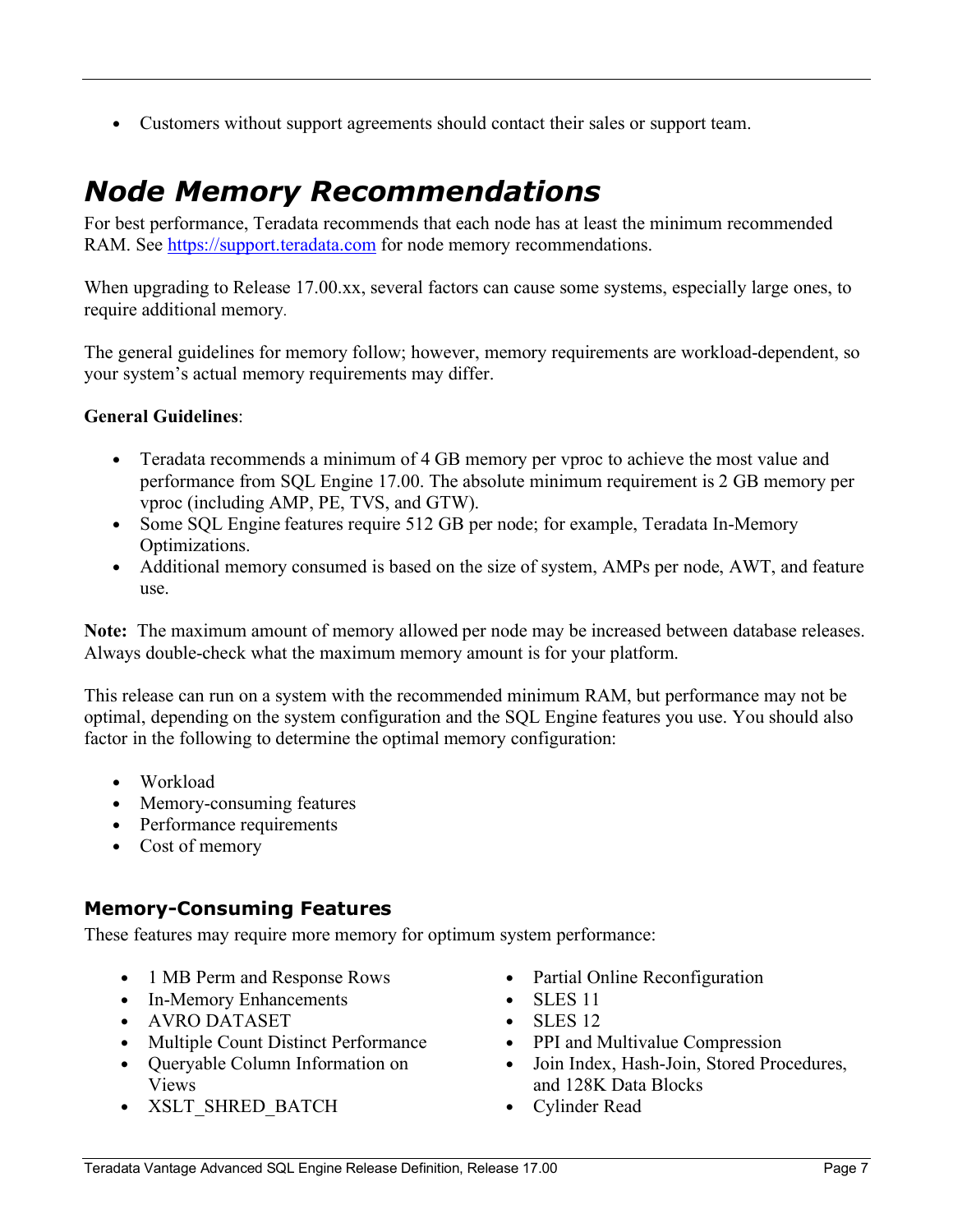- In-Memory Optimizations
- BSON and UBSON
- Columnar Primary AMP/Primary Index
- SQL Interface for Ferret SHOWBLOCKS
- Parameterized Query Logging
- JSON Data Type
- 3D Geospatial
- Scripting and Language Support
- DBQL Show Parameters
- 1 MB Phase 2
- Script Table Operators
- QueryGrid: Teradata Database-to-Hadoop
- Auto Stats Enhancements
- Data Stream Architecture
- Extended Object Naming
- Geospatial Indexing
- Incremental Planning and Execution
- Teradata Intelligent Memory
- Teradata XML
- 1 MB Data Block
- 1 MB Spool Row
- 128K Parser Tree Segments
- Teradata Columnar
- LOBs and UDFs
- 1 MB Response Buffer
- Larger than 1 MB Plan Cache
- **External Stored Procedures**
- Table Functions
- Array INSERT
- Java Stored Procedures
- Online Archive Memory Enhancements
- More than 80 AWTs per AMP
- Expanded Table Header
- Geospatial Data Type
- Increased Join/Subquery Limits
- Teradata Virtual Storage
- Tunable UDF Memory Limit
- Algorithmic Compression and Block Level Compression
- XML DBQL Logging
- Global and Persistent Data (GLOP)
- Large Cylinder with Cylinder Read
- More Than 20 AMPs/Vprocs per Node (All Releases)
- Temporal DBS Support
- Native Object Store

### <span id="page-7-0"></span>*Reserved Words*

Teradata Vantage reserved words cannot be used as identifiers to name host variables, correlations, local variables in stored procedures, objects (such as databases, tables, columns, or stored procedures), or parameters (such as macro or stored procedure parameters).

New reserved words for this release are listed in the "Restricted Words" appendix in *Teradata Vantage™ - Advanced SQL Engine Release Summary*, B035-1098, available at [https://docs.teradata.com](https://docs.teradata.com/landing-page/).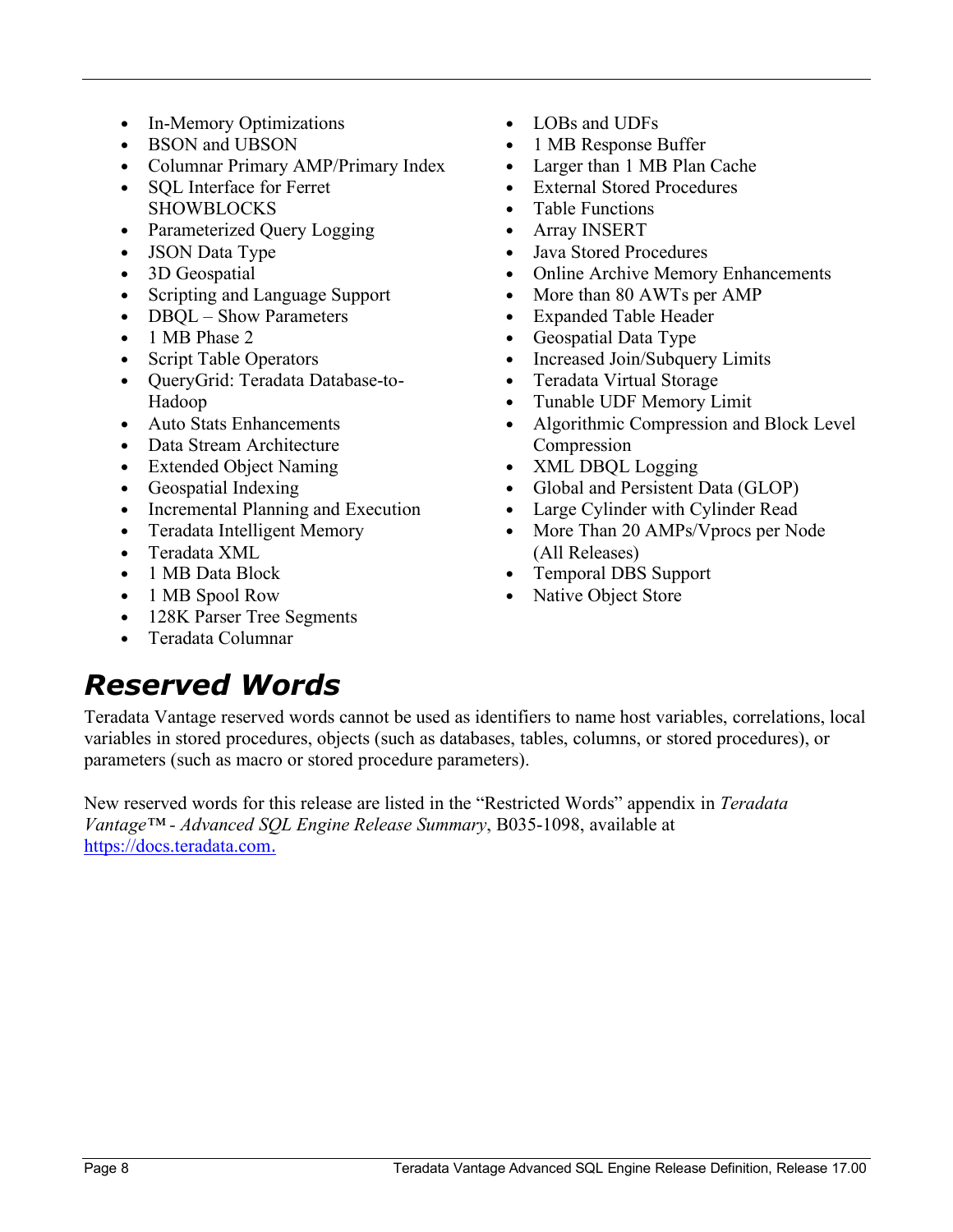## <span id="page-8-0"></span>**Software and Hardware Restrictions**

#### <span id="page-8-1"></span>*Obsolete, Deprecated, and Unsupported Tools, Utilities, Options, Record Types, and Other Software*

| <b>Utility</b>                                                        | <b>Final Release that</b><br><b>Contains this</b><br>Feature | <b>Replacement Feature, if any</b>                                                           | <b>Additional Information</b>                                                                                                                                                   |
|-----------------------------------------------------------------------|--------------------------------------------------------------|----------------------------------------------------------------------------------------------|---------------------------------------------------------------------------------------------------------------------------------------------------------------------------------|
| Amazon Web<br>Services (AWS)                                          | TD 16.20                                                     |                                                                                              |                                                                                                                                                                                 |
| DBS Check tool<br>(dbschk)                                            | <b>TTU 15.0</b><br>TD 15.10                                  | Mailbox Check (mboxchk)<br>tool; see the man page for<br>information                         |                                                                                                                                                                                 |
| dbscontrol<br>obsolete fields                                         | This utility is still<br>supported.                          |                                                                                              | Obsolete DBS Control fields include:<br>DisplacementOnOverlap<br>MDS Is Enabled                                                                                                 |
| dbscsp                                                                | TD 12.00                                                     |                                                                                              | The dbscsp tool, used only on MP-RAS<br>systems, is no longer supported. The<br>executable /usr/ntos/bin/dbgcsp now links<br>to fdlcsp instead of dbscsp.                       |
| <b>DULTAPE</b>                                                        | TD 16.00                                                     | You can continue to use<br>DUL.                                                              |                                                                                                                                                                                 |
| ExecR table<br>operator                                               |                                                              |                                                                                              | Unavailable by default to users of Teradata<br>Vantage delivered as-a-service, such as on<br>AWS and Azure. Contact your Teradata<br>account representative to have it enabled. |
| gdoviewer                                                             | Removed prior to<br>TD 12.00                                 |                                                                                              |                                                                                                                                                                                 |
| gtwcontrol                                                            | This utility is still<br>supported.                          |                                                                                              | Removed -b option. Deprecated logons are<br>no longer allowed.                                                                                                                  |
| HP-UX Itanium<br>and IBM<br>Mainframe<br>z/Linux (RedHat<br>and SUSE) | <b>TTU 16.10</b>                                             |                                                                                              |                                                                                                                                                                                 |
| ITEQ, HUT CNS                                                         | TD 15.00                                                     |                                                                                              |                                                                                                                                                                                 |
| Meta Data<br>Services (MDS)                                           | TD 15.00                                                     |                                                                                              |                                                                                                                                                                                 |
| <b>OLE DB Provider</b><br>for Teradata                                | <b>TTU 15.0</b><br>TD 15.10                                  | Use Microsoft's OLE DB<br>Provider for ODBC and<br>Teradata ODBC Driver<br>products together |                                                                                                                                                                                 |
| <b>PMON</b>                                                           | TD 13.10                                                     | Teradata Viewpoint                                                                           |                                                                                                                                                                                 |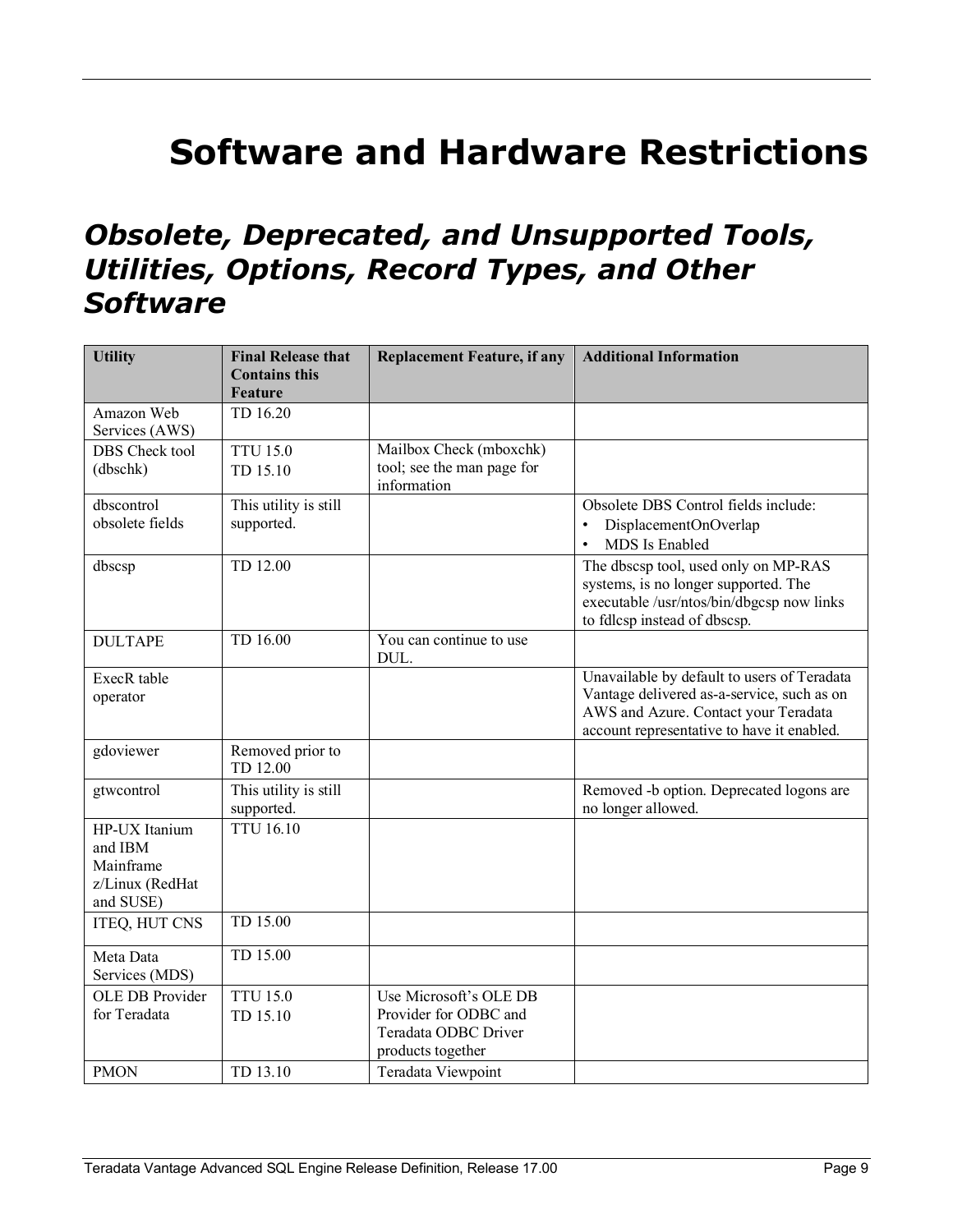| <b>Utility</b>                                        | <b>Final Release that</b><br><b>Contains this</b><br>Feature | <b>Replacement Feature, if any</b>                                                     | <b>Additional Information</b>                                                                                                                                                                                                                                                                                                                                                                                                                                                                                                                       |
|-------------------------------------------------------|--------------------------------------------------------------|----------------------------------------------------------------------------------------|-----------------------------------------------------------------------------------------------------------------------------------------------------------------------------------------------------------------------------------------------------------------------------------------------------------------------------------------------------------------------------------------------------------------------------------------------------------------------------------------------------------------------------------------------------|
| Priority Scheduler                                    | TD 12.00                                                     |                                                                                        | Priority scheduler functions must be<br>controlled through Teradata Viewpoint,<br>Workload Designer portlet                                                                                                                                                                                                                                                                                                                                                                                                                                         |
| rcvmanager                                            |                                                              |                                                                                        | F7 help is not available.                                                                                                                                                                                                                                                                                                                                                                                                                                                                                                                           |
| Replication<br><b>Services</b>                        | TD 14.10                                                     |                                                                                        | Teradata Replication Services (Teradata to<br>Teradata replication) was discontinued for<br>new sales as of August 2011. Aligned with<br>that discontinuation, no further<br>enhancements have been made since the<br>TRS 13.10 release. TRS 13.10 has been<br>certified with Teradata DB 14.00 and 14.10<br>versions but with no new feature support<br>and for existing customers only. Teradata<br>Unity™ is the replacement for TRS.<br>Note: Replication from third-party solutions<br>to Teradata is still supported by Oracle<br>GoldenGate. |
| rssmon                                                | TD 13.00                                                     |                                                                                        | rssmon utility (Resource Sampling System<br>Monitor) ran only on MP-RAS systems. It<br>is obsolete now that Teradata Database is<br>no longer supported on MP-RAS.                                                                                                                                                                                                                                                                                                                                                                                  |
| <b>SCRIPT</b> table<br>operator                       |                                                              |                                                                                        | Unavailable by default to users of Teradata<br>Vantage delivered as-a-service, such as on<br>AWS and Azure. Contact your Teradata<br>account representative to have it enabled.                                                                                                                                                                                                                                                                                                                                                                     |
| <b>SLES 10</b>                                        | TD 15.10                                                     | Later versions of SLES,<br>depending on your release.                                  |                                                                                                                                                                                                                                                                                                                                                                                                                                                                                                                                                     |
| <b>SQL</b> Assistant                                  | <b>TTU 16.20</b><br>TD 16.00                                 | Teradata Studio and Teradata<br>Studio Express                                         |                                                                                                                                                                                                                                                                                                                                                                                                                                                                                                                                                     |
| tdgsspkgrm                                            | TD 15.10                                                     |                                                                                        |                                                                                                                                                                                                                                                                                                                                                                                                                                                                                                                                                     |
| tdgssversion                                          | TD 16.00                                                     |                                                                                        |                                                                                                                                                                                                                                                                                                                                                                                                                                                                                                                                                     |
| tdssearch                                             | TD 13.00                                                     |                                                                                        | Due to limited functionality, tdssearch has<br>been replaced by Idapsearch, which is<br>included with Teradata Database 13.10 and<br>later.                                                                                                                                                                                                                                                                                                                                                                                                         |
| Teradata<br>Administrator                             | <b>TTU 15.10</b><br>TD 15.10                                 | Replaced by Teradata Studio                                                            |                                                                                                                                                                                                                                                                                                                                                                                                                                                                                                                                                     |
| Teradata<br>Archive/Recovery<br>Utility (ARC)         | <b>TTU 16.20</b>                                             | Teradata Data Stream<br>Architecture (DSA) or<br>Teradata Data Stream Utility<br>(DSU) |                                                                                                                                                                                                                                                                                                                                                                                                                                                                                                                                                     |
| Teradata<br>Administration<br>Workstation (TD<br>AWS) | <b>TTU 16.20</b>                                             |                                                                                        |                                                                                                                                                                                                                                                                                                                                                                                                                                                                                                                                                     |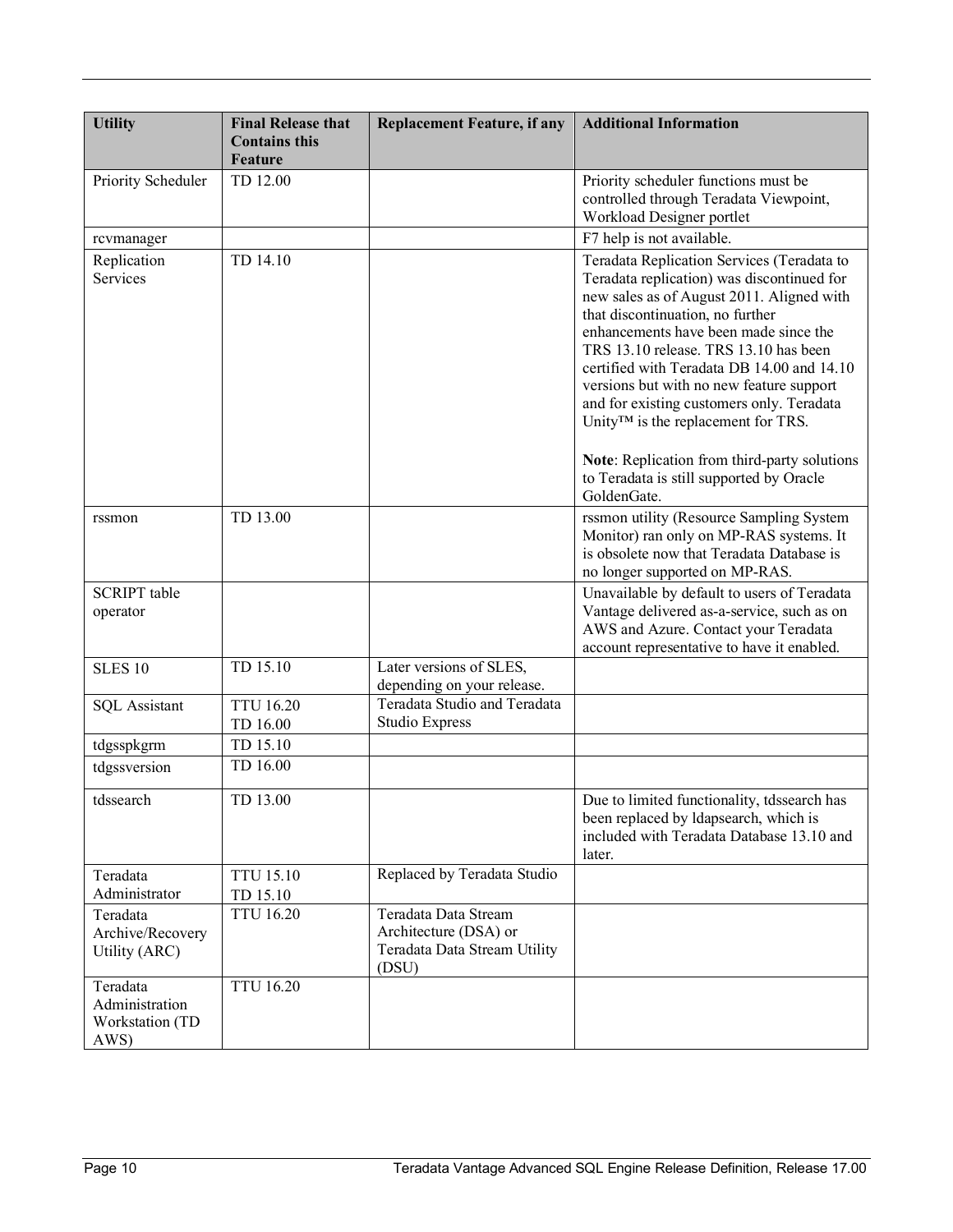| <b>Utility</b>                                                                                                    | <b>Final Release that</b><br><b>Contains this</b><br><b>Feature</b> | <b>Replacement Feature, if any</b>                                                                                                                                                                                                                                                                             | <b>Additional Information</b>                                                                |
|-------------------------------------------------------------------------------------------------------------------|---------------------------------------------------------------------|----------------------------------------------------------------------------------------------------------------------------------------------------------------------------------------------------------------------------------------------------------------------------------------------------------------|----------------------------------------------------------------------------------------------|
| Teradata Data<br>Mart Edition                                                                                     | <b>TTU 15.0</b><br>TD 15.10                                         | Teradata Database is no<br>longer natively supported on<br>3 <sup>rd</sup> party SMP computers<br>running specific versions of<br>SUSE Linux. The<br>replacement product is<br>Teradata Virtual Machine<br>Edition (TVME). Please refer<br>to the Order and<br>Configuration Information<br>document for TVME. |                                                                                              |
| Teradata Dynamic<br>Workload<br>Manager                                                                           | TD 13.00                                                            | TASM, controlled by<br>Teradata Viewpoint                                                                                                                                                                                                                                                                      |                                                                                              |
| Teradata IDE-<br>Plugin for Eclipse                                                                               | <b>TTU 16.00</b>                                                    |                                                                                                                                                                                                                                                                                                                |                                                                                              |
| Teradata Index<br>Wizard                                                                                          | <b>TTU 16.20</b>                                                    |                                                                                                                                                                                                                                                                                                                |                                                                                              |
| Teradata Workload<br>Analyzer (TWA)                                                                               | <b>TTU 16.20</b>                                                    |                                                                                                                                                                                                                                                                                                                |                                                                                              |
| Teradata Manager                                                                                                  | TD 13.00                                                            | Teradata Viewpoint                                                                                                                                                                                                                                                                                             |                                                                                              |
| Teradata Method 1<br>(TD1), NTLM,<br>NTLMC, and<br>KRB5C                                                          | TD 16.00                                                            |                                                                                                                                                                                                                                                                                                                | These authentication mechanisms must be<br>manually enabled to use them in Release<br>16.00. |
| Teradata Monitor                                                                                                  | <b>TTU 15.0</b><br>TD 15.10                                         | A set of Teradata table<br>functions embedded in the<br>database                                                                                                                                                                                                                                               |                                                                                              |
| Teradata Multitool                                                                                                | TD 13.10                                                            | Command line utilities, such<br>as Database Window                                                                                                                                                                                                                                                             |                                                                                              |
| Teradata<br>Preprocessor2<br>(PP2) for C and<br><b>COBOL</b><br>Network<br>Platforms<br>(Windows,<br>Linux, Unix) | <b>TTU 16.20</b>                                                    | ODBC                                                                                                                                                                                                                                                                                                           |                                                                                              |
| Teradata Query<br>Director                                                                                        | TD 13.10                                                            | Teradata Unity                                                                                                                                                                                                                                                                                                 |                                                                                              |
| Teradata Query<br>Scheduler (TQS)                                                                                 | TD 16.00                                                            |                                                                                                                                                                                                                                                                                                                |                                                                                              |
| <b>Teradata Statistics</b><br>Wizard (TSWIZ)                                                                      | <b>TTU 14.10</b><br>TD 15.00                                        | <b>Teradata Viewpoint Statistics</b><br>Manager                                                                                                                                                                                                                                                                |                                                                                              |
| Teradata Visual<br>Explain<br>(VEComp)                                                                            | <b>TTU 16.20</b><br>TD 16.00                                        | Visual Explain App in<br>Teradata App Center                                                                                                                                                                                                                                                                   |                                                                                              |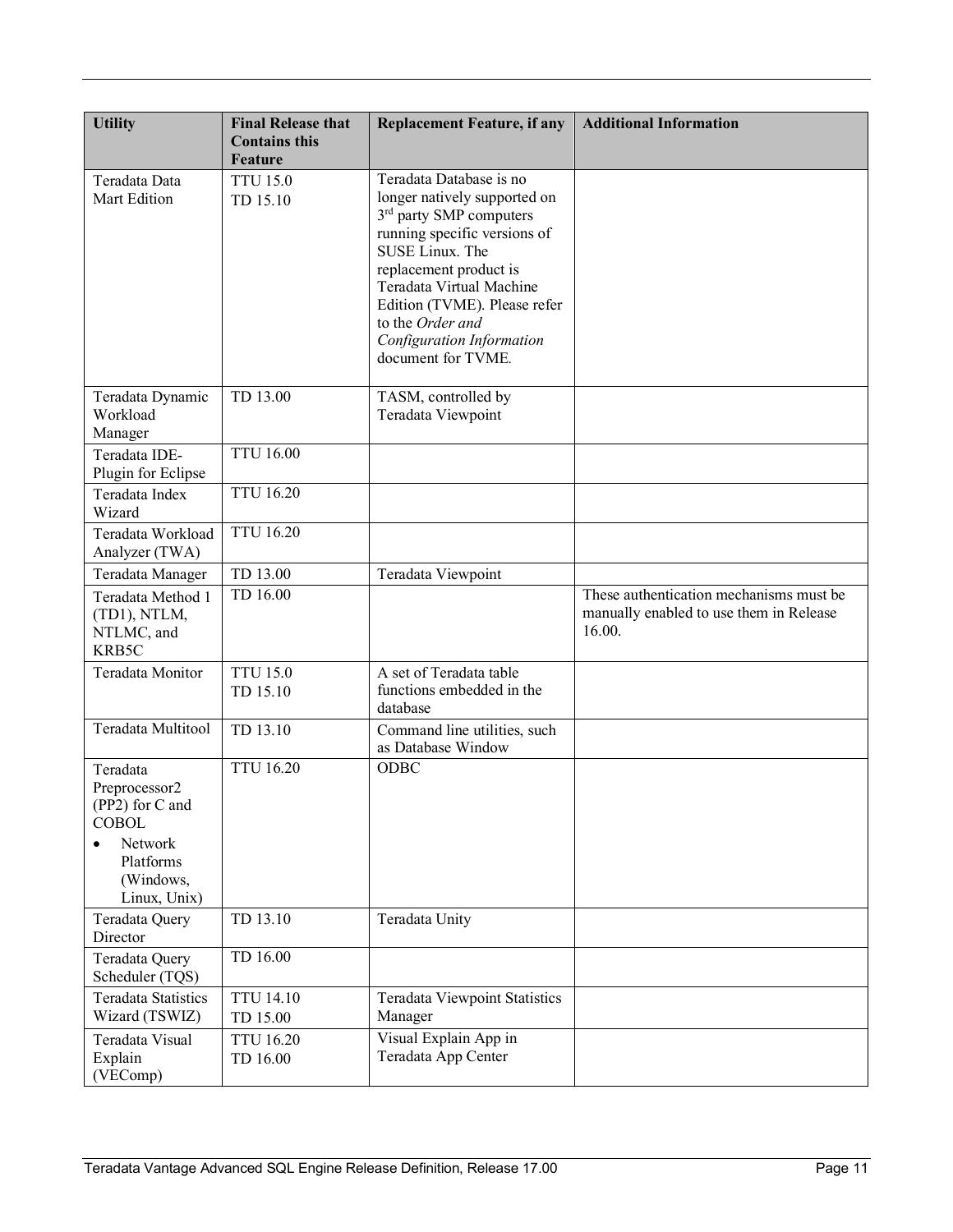| <b>Utility</b>                                                                         | <b>Final Release that</b><br><b>Contains this</b><br><b>Feature</b> | <b>Replacement Feature, if any</b>                          | <b>Additional Information</b>                                |
|----------------------------------------------------------------------------------------|---------------------------------------------------------------------|-------------------------------------------------------------|--------------------------------------------------------------|
| Transparency<br>Series/Application<br>Programming<br>Interface (TS/API)<br>(mainframe) | <b>TTU 15.0</b><br>TD 15.10                                         | An SQL query tool, such as<br>Teradata Studio               | Capped at supporting Query Management<br>Facility (QMF) 9.1. |
| vpacd                                                                                  | TD 12.00                                                            |                                                             |                                                              |
| Windows Vista                                                                          | <b>TTU 16.10</b>                                                    |                                                             |                                                              |
| DIGEST-MD5                                                                             |                                                                     | Use simple binding with TLS<br>protection                   |                                                              |
| <b>Blowfish</b>                                                                        |                                                                     | See the list of algorithms in<br>TdgssLibraryConfigFile.xml |                                                              |

#### <span id="page-11-0"></span>*TDGSS Single Mechanism to Log-On (TDNEGO) Unity Support*

Unity does not support TDNEGO. Teradata recommends disabling TDNEGO on Unity servers. For more information, see *Teradata Vantage™ - Security Administration*, B035-1100.

### <span id="page-11-1"></span>*1 MB Perm and Response Rows*

This feature is not supported on Small Cylinder systems (such as systems using a maximum cylinder size of 3872 sectors or approximately 1.9 MB).

### <span id="page-11-2"></span>*Compatibility Views*

Compatibility views convert the native variable-length Unicode object names into 30 bytes of either Latin or Kanji1.This can cause loss of information by truncation or inability to convert object names longer than 30 characters into Latin or Kanji1. Characters that cannot be converted are replaced by the substitution character, which is 0x1A for both Latin and Kanji1.

As with all character data, when object names are returned to the user, they are converted to the session character set. This conversion can produce loss of information if the characters in the object name cannot be converted to the session character set or exceed the export width for the character data. Teradata recommends using Unicode views. For more information, see *Teradata Vantage™ - Data Dictionary*, B035-1092.

### <span id="page-11-3"></span>*Deprecated KANJI1 Character Set*

KANJI1 support is deprecated. KANJI1 is not allowed as a default character set; the system changes the KANJI1 default character set to the UNICODE character set. Creation of new KANJI1 objects is highly restricted. Although many KANJI1 queries and applications may continue to operate, sites using KANJI1 should convert to another character set as soon as possible.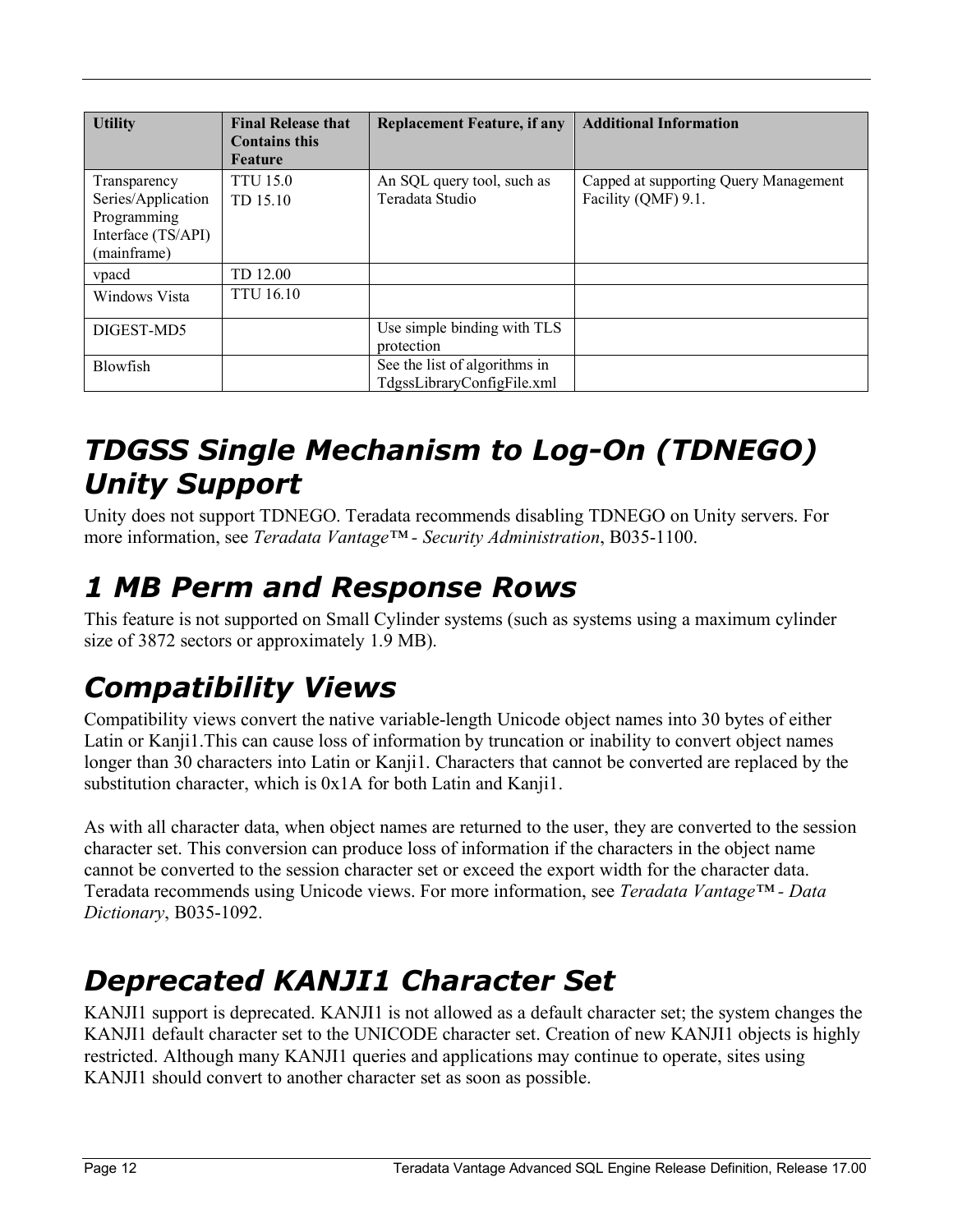### <span id="page-12-0"></span>*Security-Related Restrictions*

#### <span id="page-12-1"></span>**Custom Authentication Mechanisms**

A custom authentication mechanism is a user authentication mechanism that is above and beyond the mechanisms that are provided with SQL Engine:

- 1. Teradata Method 2
- 2. KRB5 (Kerberos authentication)
- 3. LDAP
- 4. SPNEGO (used for Kerberos authentication for logons from Windows .NET clients)
- 5. TDNEGO

If additional information is required, customers should contact their Teradata representative.

#### <span id="page-12-2"></span>*System-Level Software Restrictions*

- JRE 1.8 must be installed on the database server prior to installing SQL Engine 17.00.
- Only one instance of Teradata Vantage is supported on a system.
- Teradata Tools and Utilities, including utilities on mainframes, must be installed at or upgraded to Teradata Tools and Utilities 17.00 to use all SQL Engine 17.00 features and functions.
- For additional restrictions, dependencies, and performance considerations when running Vantage applications, see [Running Teradata Vantage with Other Applications.](#page-19-2)
- Backup and restore management utilities are not provided as part of Teradata Vantage but are available as separate products. For more information, see [Supported BAR Software.](#page-5-0)
- A maximum of 1,200 concurrent LAN-connected sessions are allowed per node.
- The maximum number of sessions for mainframe clients is  $120 \times$  the number of configured Parsing Engines (PEs) for each TDP (Logical Host ID).

#### <span id="page-12-3"></span>*Analytic Functions*

Unicode is not supported for the nPath® and Attribution functions on SQL Engine.

#### <span id="page-12-4"></span>*C++ and Java UDFs, UDMs, UDTs, or External Stored Procedures*

<span id="page-12-5"></span>• Customers using Vantage delivered as-a-service (such as Teradata Vantage on AWS and Teradata Vantage on Azure), cannot create their own C++ and Java UDFs, UDMs, UDTs, or External Stored Procedures.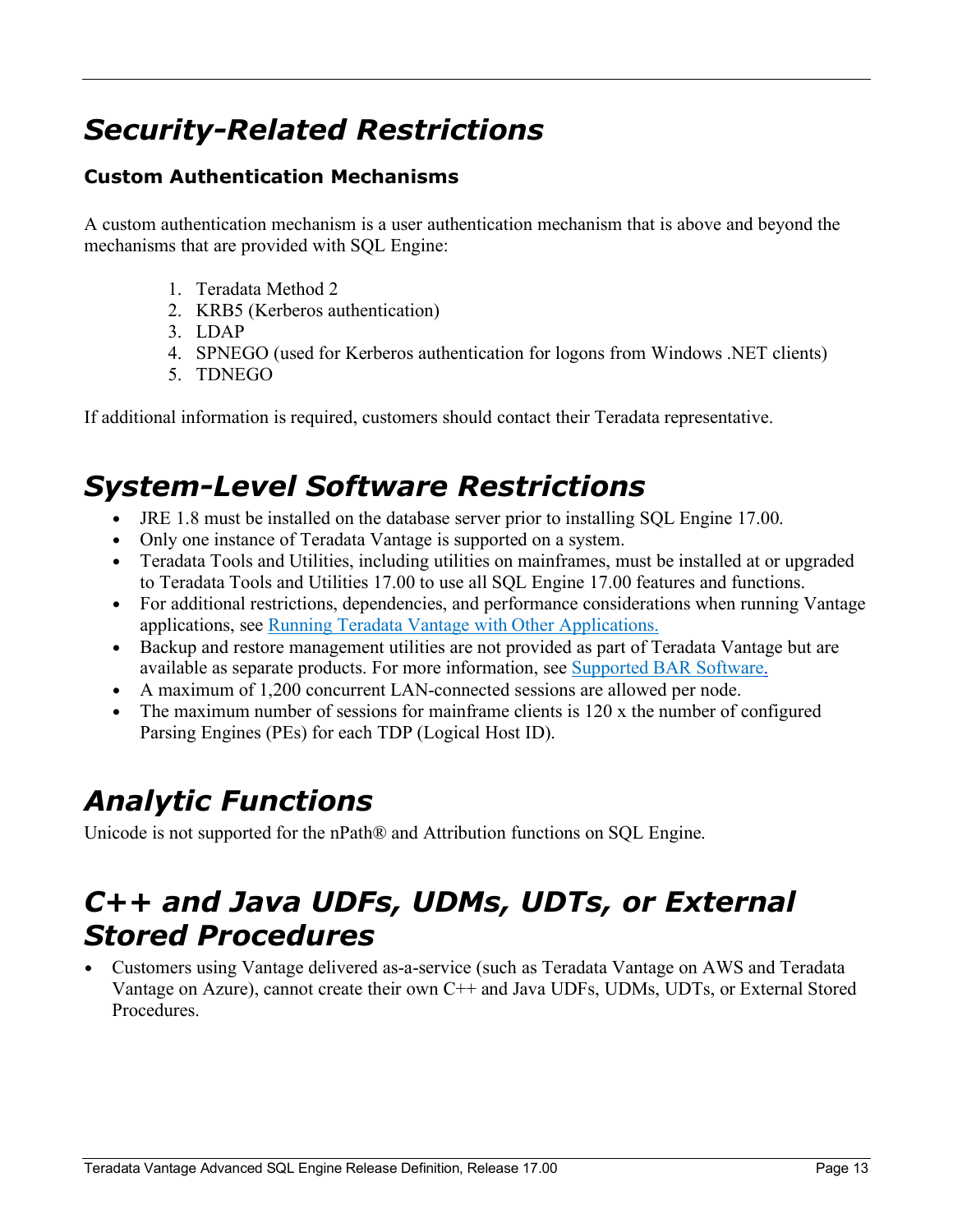## **Changes in System Behavior**

#### <span id="page-13-1"></span><span id="page-13-0"></span>*Default Feature Status*

The following features are disabled by default in this release:

- COUNT DISTINCT Performance Improvement
- In-Memory Outer Hash Join Optimization
- UNION ALL Optimization
- Queryable Column Information on Views

In previous releases, some features were enabled by default and others were manually enabled, depending on whether the Vantage system had a fresh installation (sysinit) or an upgrade.

Vantage 1.1 and later features do not require a sysinit to be enabled. Features in earlier releases that required a sysinit still require a sysinit (see Release 15.10 *Release Definition*, B035-1725).

As of Release 17.00, Feature Use Log (FUL) is automatically enabled with Default Logging for all license tiers, for both sysinit and upgrade. The syntax to enable or disable FUL is still supported but will be a no-op because FUL is now always logged whenever default logging is enabled.

| Feature            | <b>License Tiers</b>         | <b>Upgrade</b>           | <b>Effects and Comments</b>                      |
|--------------------|------------------------------|--------------------------|--------------------------------------------------|
|                    |                              | <b>Sysinit</b>           |                                                  |
| <b>OVERRIDE ON</b> | n/a                          | <b>Upgrade:</b> Enabled  | OVERRIDE ON ERROR has become the                 |
| <b>ERROR</b>       |                              |                          | default when creating tables. If a user names    |
|                    |                              | Sysinit: Enabled         | an invalid map when creating a table, the        |
|                    |                              |                          | system uses the default map for the user,        |
|                    |                              |                          | role, or profile instead. If there is no default |
|                    |                              |                          | map for the user, role, or profile, the system   |
|                    |                              |                          | default map is used.                             |
| Always Fallback    | n/a                          | <b>Upgrade: Disabled</b> | Fallback behavior and defaults have become       |
|                    |                              |                          | platform specific. Newer platforms now           |
|                    |                              | <b>Sysinit: Enabled</b>  | always use fallback, even if you specify NO      |
|                    |                              |                          | FALLBACK. Older platforms that upgrade           |
|                    |                              |                          | to this release still allow the NO               |
|                    |                              |                          | FALLBACK option, and the default is NO           |
|                    |                              |                          | FALLBACK for CREATE TABLE, ALTER                 |
|                    |                              |                          | TABLE, CREATE JOIN INDEX, CREATE                 |
|                    |                              |                          | HASH INDEX, CREATE DATABASE,                     |
|                    |                              |                          | MODIFY DATABASE, CREATE USER,                    |
|                    |                              |                          | and MODIFY USER requests.                        |
| In-Memory          | <b>Developer:</b> Not        | <b>Upgrade: Disabled</b> | In-Memory Optimization is enabled when           |
| Optimization       | Applicable                   |                          | the appropriate license and memory are           |
|                    | <b>Base:</b> Not Applicable  | <b>Sysinit: Disabled</b> | purchased.                                       |
|                    | <b>Advanced: Not offered</b> |                          |                                                  |
|                    | Enterprise: Included         |                          | To enable, contact Teradata Support Center.      |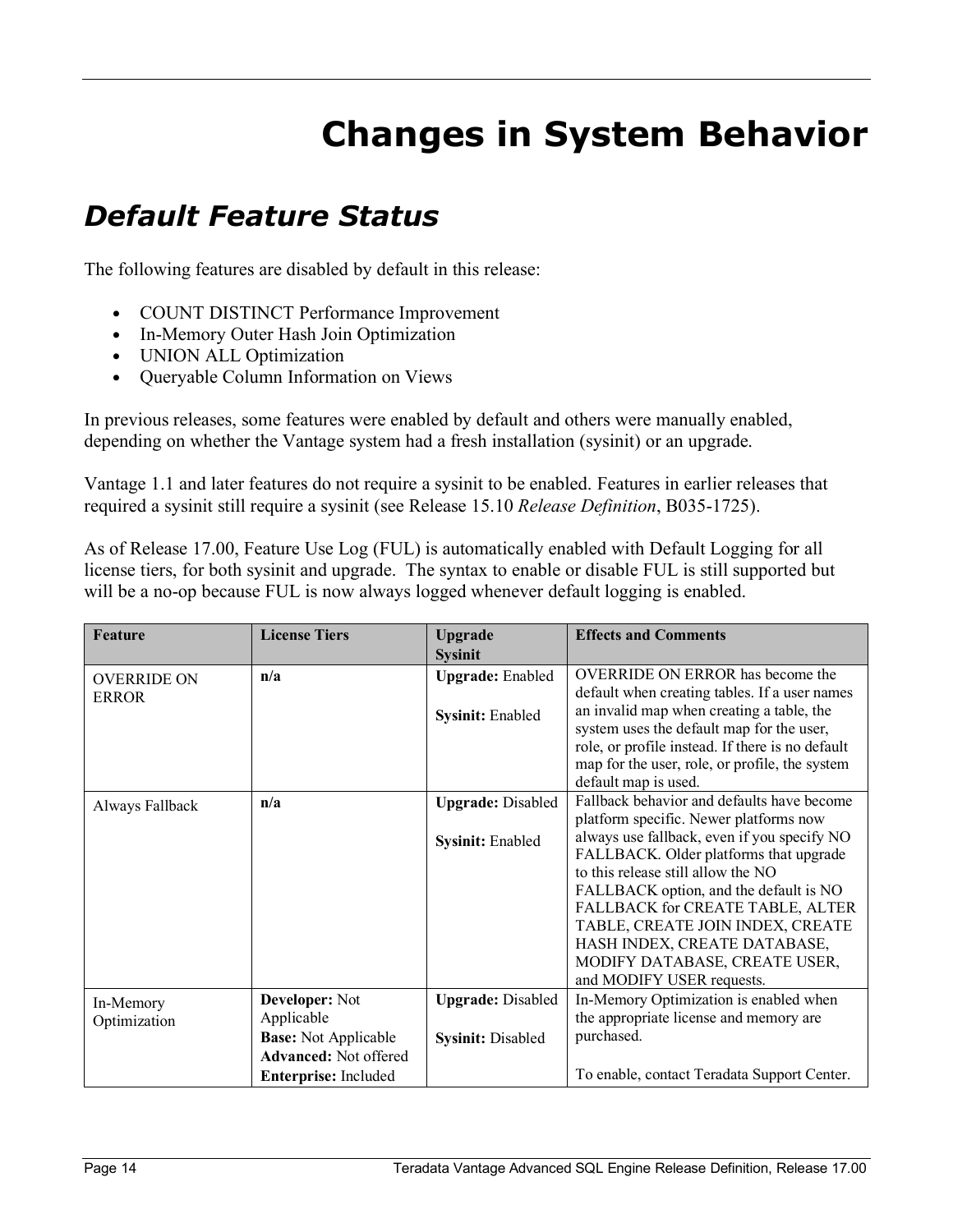| Feature                                                                          | <b>License Tiers</b>                                                                                                                        | <b>Upgrade</b><br><b>Sysinit</b>                                                | <b>Effects and Comments</b>                                                                                                                                                                                                                                                                                                                                                                                                |
|----------------------------------------------------------------------------------|---------------------------------------------------------------------------------------------------------------------------------------------|---------------------------------------------------------------------------------|----------------------------------------------------------------------------------------------------------------------------------------------------------------------------------------------------------------------------------------------------------------------------------------------------------------------------------------------------------------------------------------------------------------------------|
| Temporal                                                                         | Developer: Included<br><b>Base:</b> Included<br><b>Advanced:</b> Included                                                                   | <b>Upgrade: Disabled</b><br>Sysinit: Disabled                                   | To enable, contact Teradata Support Center.<br>Note: After Temporal is enabled, it cannot be                                                                                                                                                                                                                                                                                                                               |
|                                                                                  | Enterprise: Included                                                                                                                        |                                                                                 | disabled.                                                                                                                                                                                                                                                                                                                                                                                                                  |
| Teradata Secure Zones                                                            | Developer: Included<br><b>Base:</b> Included<br><b>Advanced: Included</b><br>Enterprise: Included                                           | <b>Upgrade: Disabled</b><br><b>Sysinit: Disabled</b>                            | Teradata Secure Zones must be enabled to<br>get full functionality.<br>To enable, contact Teradata Support Center.                                                                                                                                                                                                                                                                                                         |
| Teradata Database<br><b>MAPS</b> Architecture<br>(MAPS)                          | Developer: Not<br>Applicable<br><b>Base:</b> Included<br><b>Advanced:</b> Included<br>Enterprise: Included                                  | <b>Upgrade: Disabled</b><br>Sysinit:<br>Enabled                                 | This feature is:<br>Enabled for new installations<br>$\bullet$<br>Disabled by default on upgraded<br>systems<br>To enable, contact Teradata Support Center.<br>After this feature is enabled backdown is not<br>supported.<br>Note: When MAPS is enabled, you must use<br>DSA for archive/recovery operations. For<br>more information about DSA, see Teradata<br>Data Stream Architecture (DSA) User Guide,<br>B035-3150. |
| Adaptive Optimization                                                            | Developer: Includes IPE<br><b>Base:</b> Includes IPE<br><b>Advanced: Includes IPE</b><br><b>Enterprise:</b> Includes<br><b>Enhanced IPE</b> | <b>Upgrade:</b> Enabled<br>for Enterprise<br>Sysinit: Enabled<br>for Enterprise | Enhanced IPE provides:<br>Noncorrelated subqueries with<br>small results sets<br>Single-row query blocks<br>٠<br>Derived table or view produces zero<br>$\bullet$<br>rows or a single row<br>Spooled subqueries with smaller<br>result sets<br>Advanced rewrites based on results<br>feedback                                                                                                                              |
| Block loads between<br>Row Level Security<br>(RLS) tables and non-<br>RLS tables | Developer: Included<br><b>Base:</b> Included<br><b>Advanced:</b> Included<br>Enterprise: Included                                           | <b>Upgrade: Disabled</b><br><b>Sysinit: Disabled</b>                            | To enable, contact Teradata Support Center.                                                                                                                                                                                                                                                                                                                                                                                |
| IN-list Rewrite                                                                  | Developer: Included<br><b>Base:</b> Included<br><b>Advanced:</b> Included<br>Enterprise: Included                                           | <b>Upgrade:</b> Enabled<br>Sysinit: Enabled                                     | To disable this feature, use DBS Control<br>fields. For more information, see Utilities,<br>B035-1102.                                                                                                                                                                                                                                                                                                                     |
| TASM I/O Usage<br>Event                                                          | Developer: Not<br>Applicable<br><b>Base:</b> Not Applicable<br><b>Advanced: Not</b><br>Applicable<br>Enterprise: Included                   | <b>Upgrade: Disabled</b><br><b>Sysinit: Disabled</b>                            | To enable, contact Teradata Support Center.<br>For more information, see Teradata<br>Vantage <sup>TM</sup> - Workload Management User<br>Guide, B035-1197, or Teradata Viewpoint<br>User Guide, B035-2206.                                                                                                                                                                                                                 |
| Workload Management                                                              | Developer: Not<br>Applicable<br><b>Base:</b> Not Applicable<br><b>Advanced: TIWM</b>                                                        | <b>Upgrade:</b><br>Disabled<br>Sysinit:                                         | To enable, contact Teradata Support Center.<br>The appropriate license must be purchased<br>first.                                                                                                                                                                                                                                                                                                                         |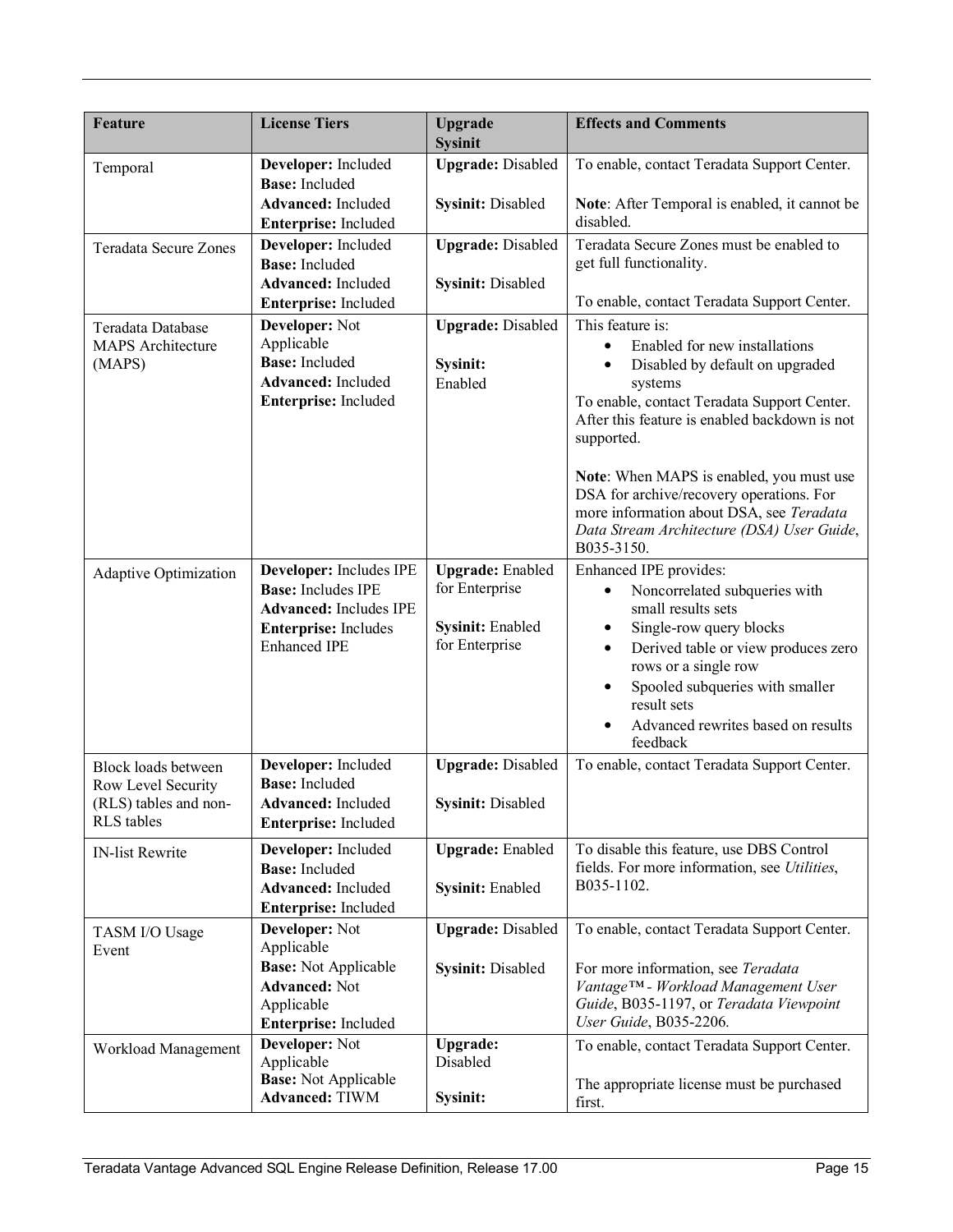| Feature                   | <b>License Tiers</b>                                | <b>Upgrade</b>          | <b>Effects and Comments</b>                                                         |
|---------------------------|-----------------------------------------------------|-------------------------|-------------------------------------------------------------------------------------|
|                           |                                                     | <b>Sysinit</b>          |                                                                                     |
|                           | <b>Enterprise: TASM</b>                             | Disabled                |                                                                                     |
|                           |                                                     |                         |                                                                                     |
| <b>Intelligent Memory</b> | Developer: Not                                      | Upgrade:                | TIM is enabled when the appropriate license                                         |
| (TIM)                     | Applicable<br><b>Base:</b> Not Applicable           | Disabled                | and memory are purchased.                                                           |
|                           | <b>Advanced:</b> Included                           | Sysinit:                | To enable, contact Teradata Support Center.                                         |
|                           | Enterprise: Included                                | Disabled                |                                                                                     |
| TVS (Hybrid Storage)      | Developer: Not<br>Applicable                        | <b>Upgrade:</b> Enabled | TVS (Hybrid Storage) is enabled by default<br>when using the hybrid storage system. |
|                           | <b>Base:</b> Not Applicable<br><b>Advanced: Not</b> | Sysinit: Enabled        |                                                                                     |
|                           | Applicable                                          |                         |                                                                                     |
|                           | Enterprise: Included                                |                         |                                                                                     |
| <b>Concurrent Query</b>   | Developer: 2<br><b>Base: 15</b>                     | <b>Upgrade:</b> Enabled | Appropriate license must be purchased first.                                        |
| Limit                     | <b>Advanced:</b> None                               |                         |                                                                                     |
|                           | <b>Enterprise: None</b>                             | <b>Sysinit: Enabled</b> |                                                                                     |
| <b>Function Mapping</b>   | Developer: Included                                 | <b>Upgrade:</b> Enabled | Function mapping simplifies executing                                               |
|                           | <b>Base:</b> Included                               |                         | functions on foreign servers.                                                       |
|                           | <b>Advanced:</b> Included                           | Sysinit: Enabled        |                                                                                     |
|                           | Enterprise: Included                                |                         |                                                                                     |
| Teradata Analytic         | Developer: Included                                 | <b>Upgrade:</b> Enabled | Some scoring and predictive analytical                                              |
| Functions                 | <b>Base:</b> Included                               |                         | functions are executed natively on Advanced                                         |
|                           | <b>Advanced:</b> Included                           | Sysinit: Enabled        | SQL Engine. For details see Teradata                                                |
|                           | Enterprise: Included                                |                         | Vantage™ - Advanced SQL Engine Analytic<br>Functions, B035-1206.                    |
| Default DBQL<br>Algorithm | Not Applicable                                      | <b>Upgrade:</b> Enabled | Default DBQL algorithm changed from Alg<br>1 to Alg $3$ .                           |
|                           |                                                     | <b>Sysinit: Enabled</b> |                                                                                     |
|                           |                                                     |                         |                                                                                     |

Default enabling may cause changes in system behavior compared with previous releases. Even after enabling, some features may require additional configuration.

### <span id="page-15-0"></span>*Amazon S3 Paths*

Amazon changed the S3 bucket path from a path-style model to a virtual-hosted model. Buckets created prior to 9/30/2020 will continue to work with either style of path. After 9/30/2020, new buckets must be created with virtual-hosted style paths.

For example:

```
Path style: /s3/s3.amazonaws.com/YOUR-BUCKET/CSVDATA/
Virtual-hosted style: /s3/YOUR-BUCKET.s3.amazonaws.com/CSVDATA/
```
The following documentation is updated to use S3 virtual-hosted paths:

- o *Teradata Vantage™ - Native Object Store Getting Started Guide,* B035-1214
- o *Teradata Vantage™ - SQL Data Definition Language, Syntax and Examples,* B035-1144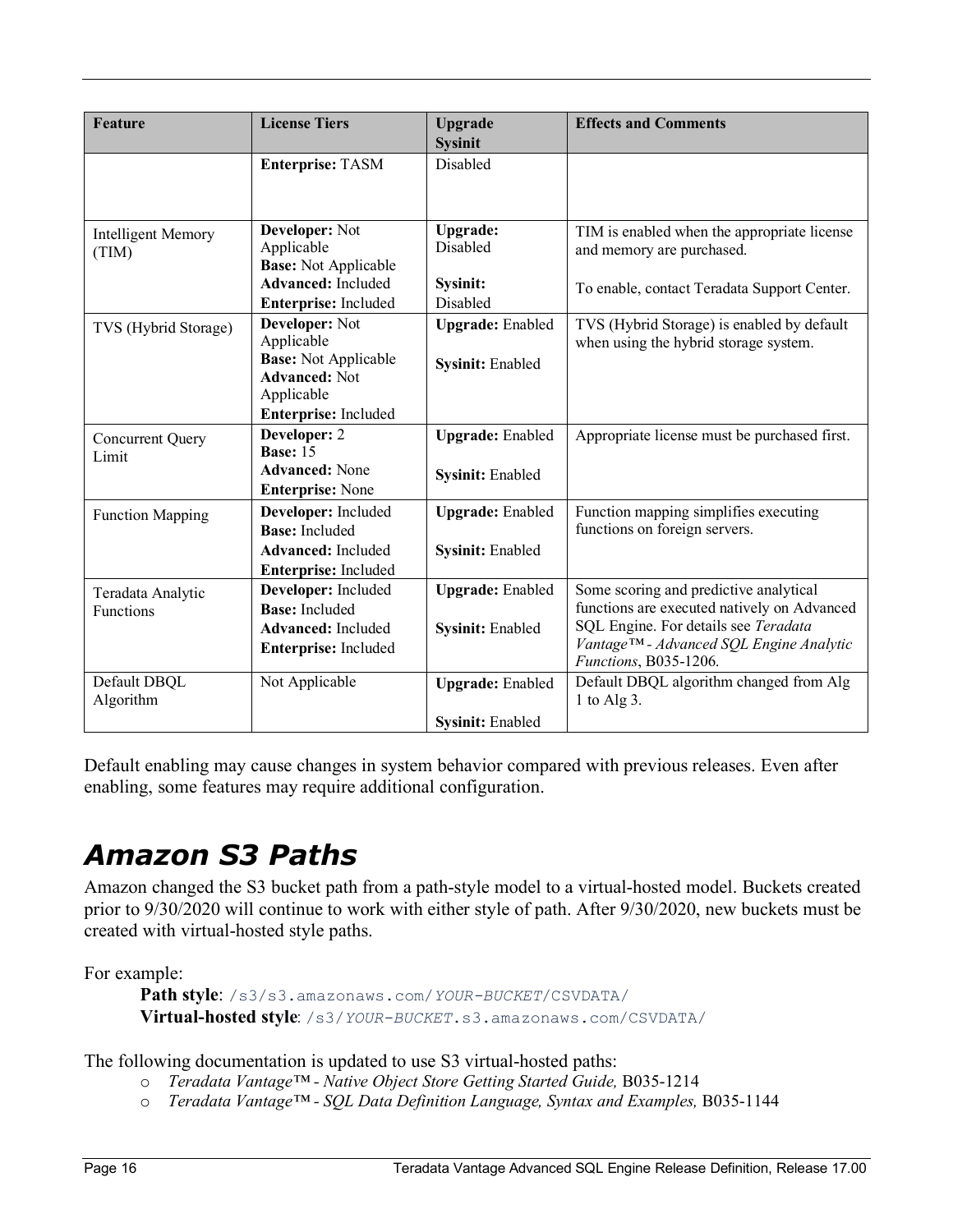- o *Teradata Vantage™ - SQL Data Manipulation Language,* B035-1146
- o *Teradata Vantage™ - SQL Operators and User-Defined Functions,* B035-1210

#### <span id="page-16-0"></span>*DBQL Algorithm 3 is the New Default Logging Mode*

The Database Query Log (DBQL) is enhanced for Advanced SQL Engine 17.00 with more complete and accurate logging. DBQL now uses Algorithm 3 by default, which includes collecting statistics on aborted and parallel steps, and results in more accurate resource usage statistics. Upgraded systems that were not previously using Algorithm 3 will not use Algorithm 3 until explicitly configured to do so. See BEGIN QUERY LOGGING MODE and REPLACE QUERY LOGGING MODE in *Teradata Vantage™ - SQL Data Definition Language Syntax and Examples*, B035-1144.

#### <span id="page-16-1"></span>*DBQL\_AWTDPS\_CacheMaximum Field Moved to Performance Section of DBS Control*

The DBQL\_AWTDPS\_CacheMaximum DBS control field has moved from the internal DBS Control section to the Performance section.

### <span id="page-16-2"></span>*DIGEST-MD5 Authentication Protocol*

The DIGEST-MD5 authentication protocol used by LDAP is deprecated. Teradata strongly recommends you stop using DIGEST-MD5, and instead use simple binding with TLS protection.

#### <span id="page-16-3"></span>*Feature Use Logging is Enabled When Default Logging is Enabled*

As of Release 17.00, Feature Use Log (FUL) is automatically enabled with Default Logging for all license tiers, for both sysinit and upgrade. The syntax to enable or disable FUL is still supported but will be a no-op because FUL is now always logged whenever default logging is enabled.

#### <span id="page-16-4"></span>*LDAP Service Password Change No Longer Requires System Restart*

The new LdapServicePasswordFile property lets you change the LDAP service password without restarting the system. If you use this new property, the system ignores the LdapServicePassword and LdapServicePasswordProtected properties and reads passwords only from the password file. In the password file, you must encrypt passwords, using the tdspasswd command-line utility.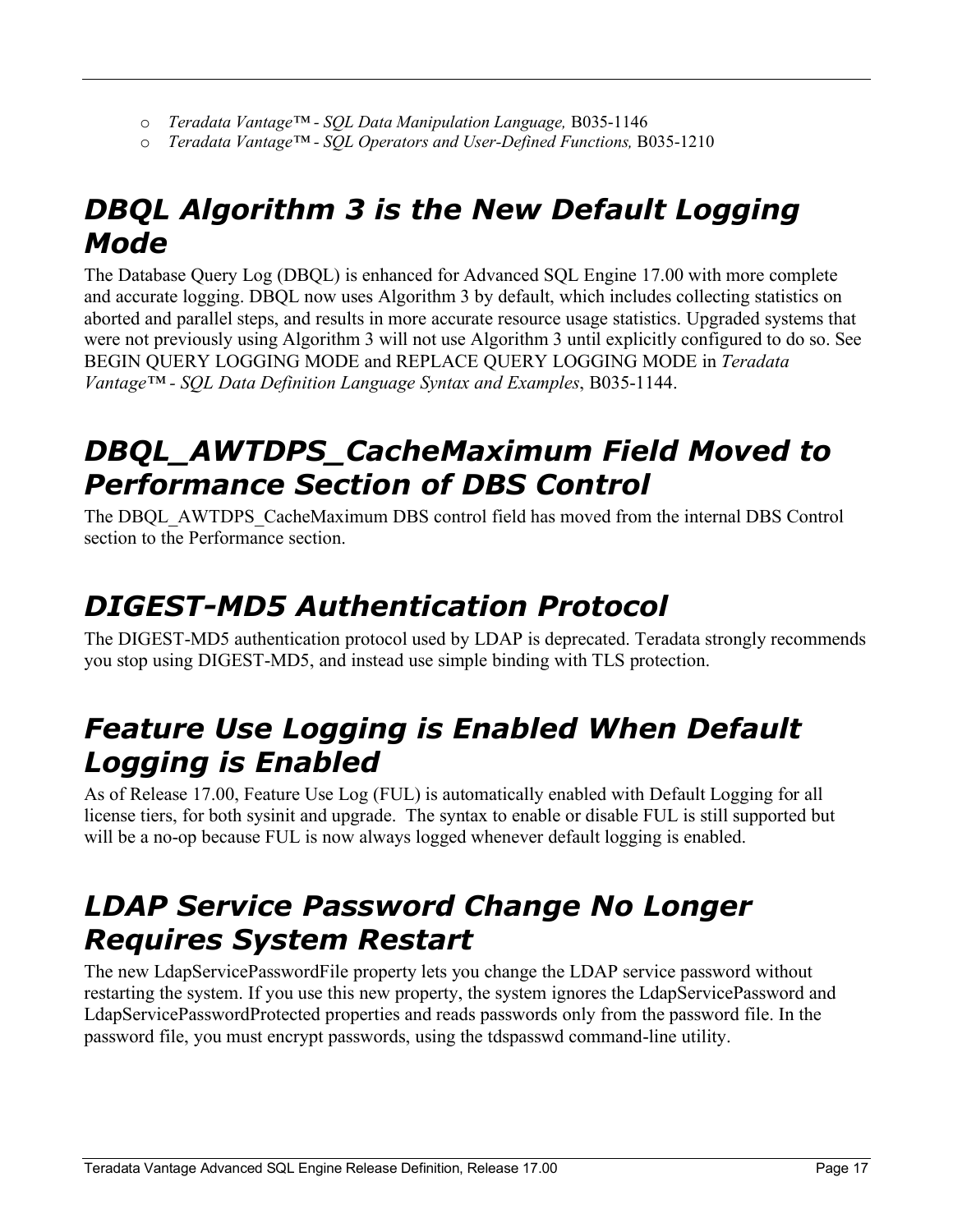## <span id="page-17-0"></span>**Installation, Upgrade, Migration, and Backdown (IUMB)**

Teradata supports customer-performed maintenance and patch upgrades. Contact your sales or customer support representative for questions.

<span id="page-17-1"></span>For changes in behavior that impact upgrade or migration, see [Changes in System Behavior.](#page-12-5)

### *Supported IUMB Operations*

This release supports the following IUMB operations:

- Installation of this release on all supported platforms and operating systems.
- Migration from Advanced SQL Engine 15.00 and later. Migrations from previous releases require an intermediate migration.
- Upgrade to this release from the releases shown in Knowledge Article IDA00108C82, available at [https://support.teradata.com](https://support.teradata.com/) (you must log in before you can search for it).

If your current version is not listed as an approved upgrade starting version, you must first upgrade to an approved starting version before upgrading to this release. Contact the Teradata Support Center for details. For information on upgrades from older releases, see Upgrading from Older Releases.

#### <span id="page-17-2"></span>*About Returning to an Older Release*

Backing down is not supported. There is no automated way to reverse the upgrade process and move to a previous release.

#### <span id="page-17-3"></span>*IUMB Planning*

- Upgrade scripts and the upgrade estimator tool are available in the PUTTools package. Always get the latest version. For all IUMB change controls obtain PUTTools, see [Parallel Upgrade](#page-18-1)  [Utility \(PUT\) and PUTTools.](#page-18-1)
- [https://support.teradata.com](https://support.teradata.com/) provides access to copies of other items required for IUMB procedures such as:
	- The certified list of software packages for each supported version, including recently updated versions of software packages.
	- Required application and operating system software patches, firmware, drivers, service packs and hotfixes.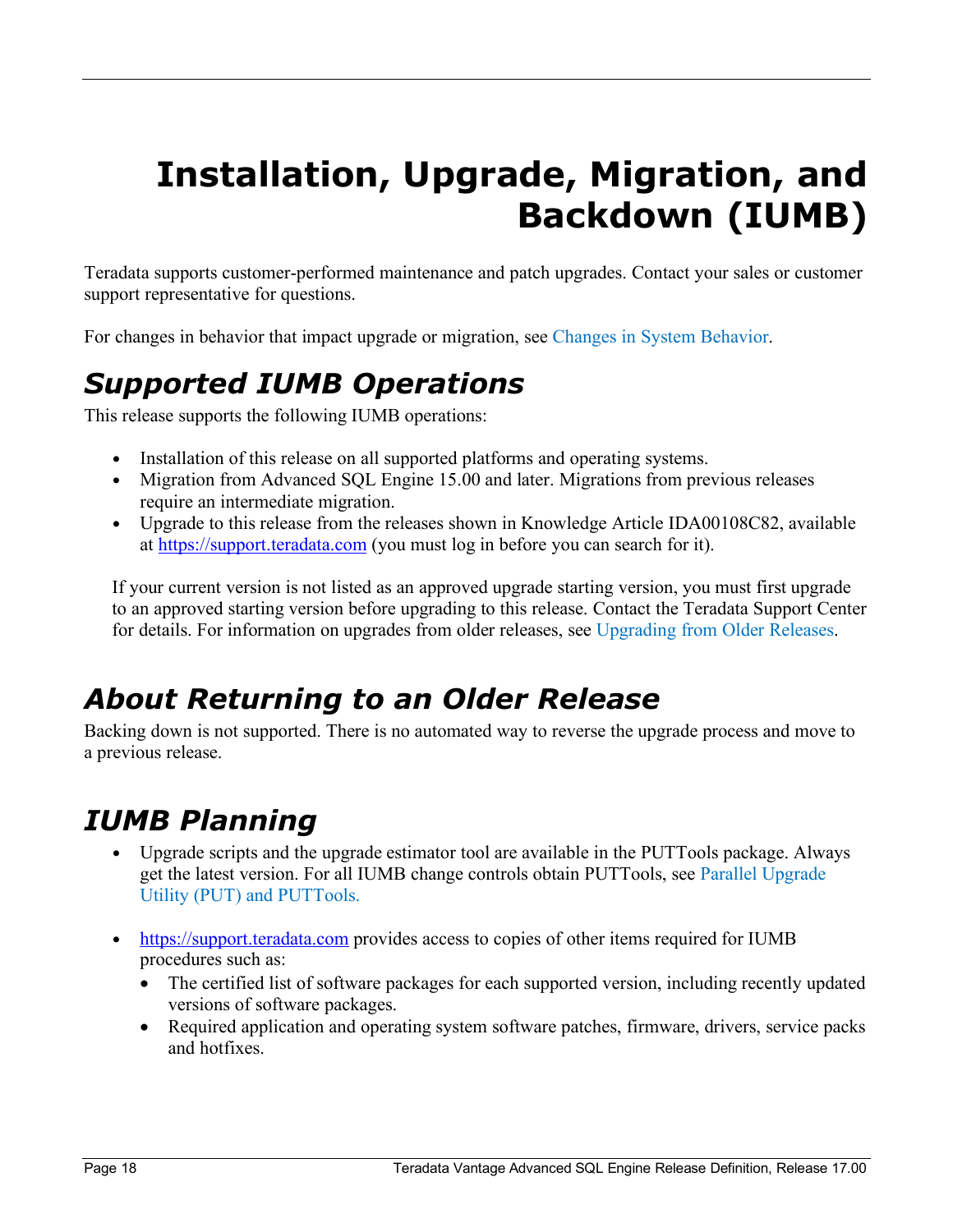- You must upgrade your Teradata client software to at least the minimum supported release before or at the same time as you upgrade to this release.
- Some features are enabled by default during a sysinit when upgrading or migrating and may affect system behavior. To see if the current release is affected, see [Default Feature Status.](#page-13-1)

#### <span id="page-18-0"></span>**Upgrading Teradata Temporal Tables**

Teradata originally introduced support for creating and manipulating temporal tables before an ANSI/ISO standard had been developed. Consequently, the original Teradata Temporal Tables and SQL syntax do not conform to the ANSI standard. If you upgrade from a Teradata Database release prior to 15.00 and you were using Teradata Temporal Tables, you can choose either to continue using them or convert to using ANSI standard temporal tables and syntax.

For more information on the differences and ramifications:

- See the "DBS Control" coverage in *Teradata Vantage™ - Database Utilities*, B035-1102, and review the description of the Temporal Behavior DBS Control field.
- See the "ANSI Temporal Tables" coverage in *Teradata Vantage™ - Temporal Table Support*, B035-1182.

#### <span id="page-18-1"></span>**Parallel Upgrade Utility (PUT) and PUTTools**

Use PUT to install or upgrade Vantage and other software, as well as install and configure SQL Engine.

All PUT packages are available from the Teradata Customer portal. Teradata recommends that you download and install the latest versions of PUT and PUTTools:

- 1. Go to [https://support.teradata.com.](https://support.teradata.com/)
- 2. Log in.
- 3. Go to **Downloads** and then **Database and Applications**.
- 4. Select **Parallel Upgrade Tool (PUT)** if it is not already selected.
- 5. Enter your site ID if it is not already entered.
- 6. Click **Submit**.
- The list that appears includes both PUT and PUTTools.
- 7. Select PUTTools to download it.

You can download *Parallel Upgrade Tool (PUT) Reference*, B035-5716, from [https://docs.teradata.com.](https://docs.teradata.com/landing-page/)

#### <span id="page-18-2"></span>*Replacing Unsupported Operating Systems*

If your system runs on an unsupported OS (MP-RAS, SLES 9, SLES 10, or Windows), you must replace it with a supported version of SLES before upgrading or migrating to Teradata Database 14.10 or higher. For more information, see [Supported Software and Hardware.](#page-5-1)

**Note:** Installation of SLES 11 or SLES 12 changes the workload management options available on the system.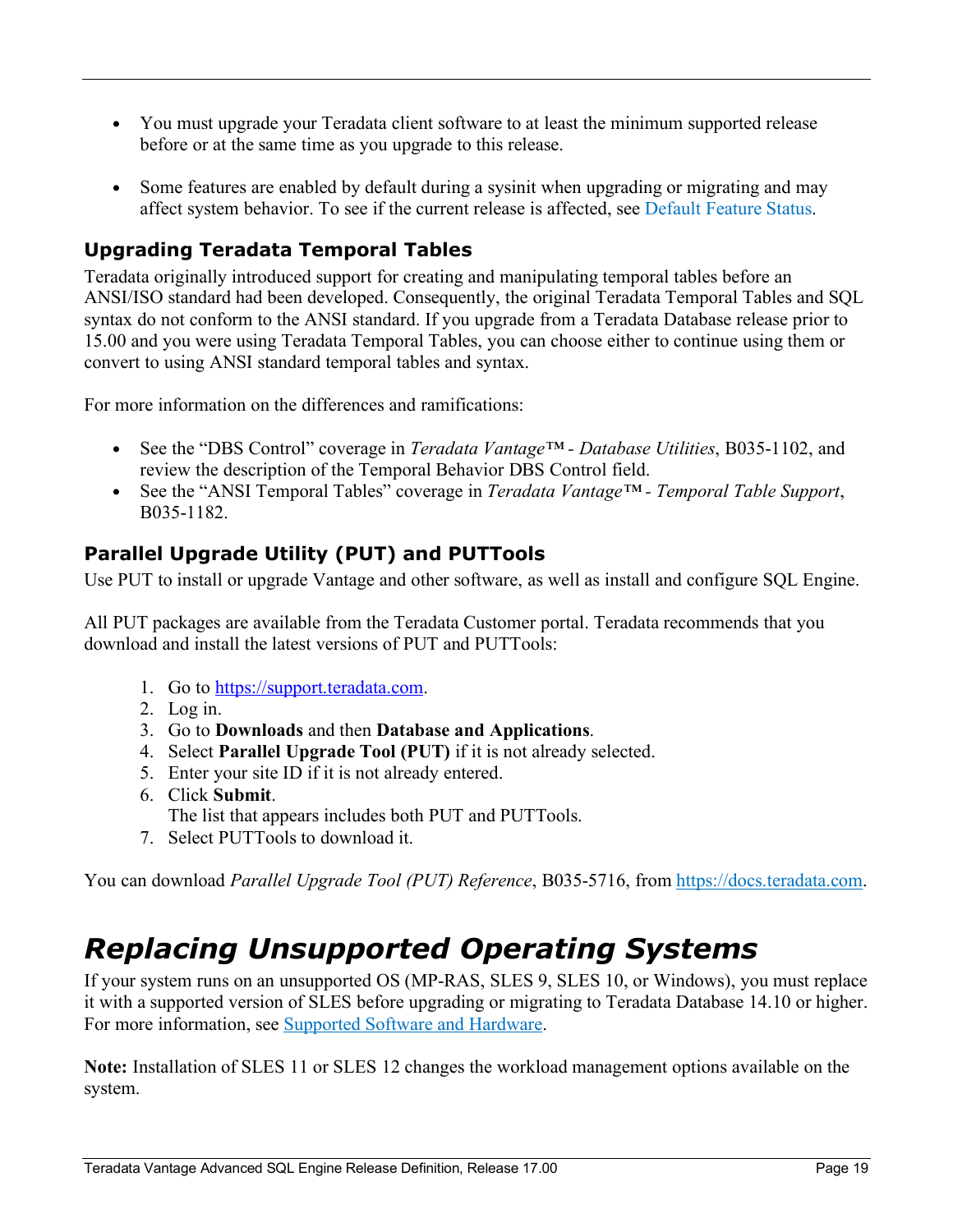## **System Performance**

#### <span id="page-19-1"></span><span id="page-19-0"></span>*Performance Regressions*

Any regressions that Teradata identifies, either by further testing or in field-deployed systems, are fixed as soon as possible. To find out the latest information about performance regressions that have been identified for the new release and how they may affect your system, see [https://support.teradata.com.](https://support.teradata.com/)

### <span id="page-19-2"></span>*Running Vantage with Other Applications*

Running third-party applications on Teradata systems is not recommended. See KB0015626 on [https://support.teradata.com](https://support.teradata.com/) for details.